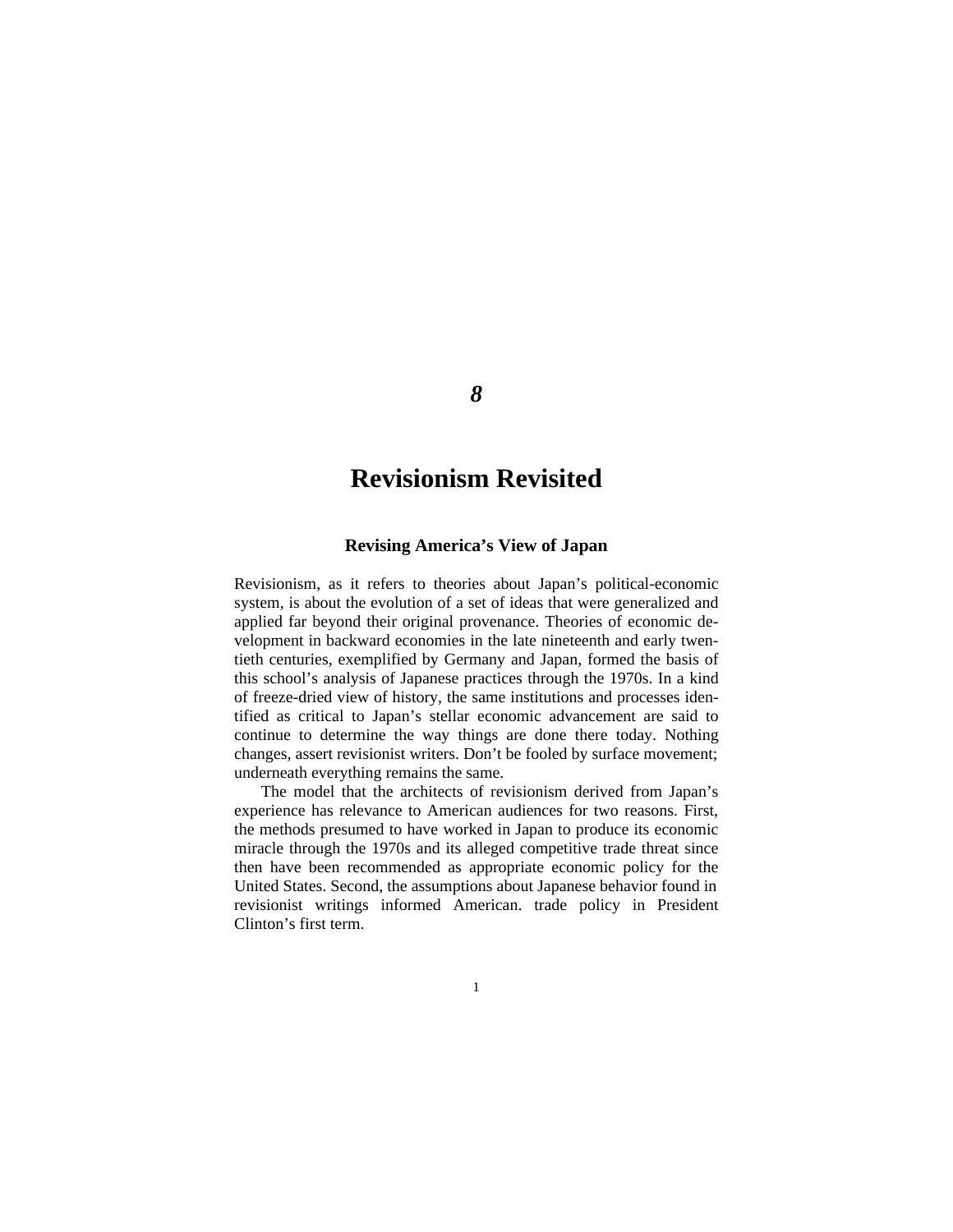The more influential revisionist writers, whose work appeared in the latter half of the 1980s and the early 1990s, include journalists James Fallows and Karel van Wolferen as well as former Reagan administration trade negotiator Clyde Prestowitz. They were preceded by then University of California professor Chalmers Johnson and his 1982 historical, political-economic study of what he and others have labeled the central institution in Japan's economic development—the Ministry of International Trade and Industry. This book provided the intellectual foundations for the more popular writings of the other authors and for Mr. Johnson himself. Its combination of scholarly insight and provocative findings also stimulated a great deal of further academic research that tested many of the hypotheses advanced by the originator of revisionism.

Enough time has passed since the revisionist books and articles were published that their hypotheses, predictions and assertions can be assessed with less emotion than governed their first appearance. This chapter will focus on the authors named above and concentrate on their discussions about Japan, particularly those related to economic issues. Mr. Johnson and other members of the revisionist school unquestionably produced insights about the operation of Japan's state bureaucracy. It is their generalizations that are more problematic.

### **Japanese Capitalism Is Different**

Revisionism, according to its intellectual founder Chalmers Johnson, "refers to the observation that Japan has a political economy different from that of the Anglo-American countries in terms of institutions, the role of the state, and the weight of economic nationalism."<sup>1</sup> He contrasts this view with those of "orthodox, academic American economists" who maintain that Anglo-American patterns define capitalism, including the Japanese variety, and that economic rationality ought to, and does, motivate business and state policy and behavior. Since Mr. Johnson and his colleagues claim that Japan differs from the alleged norm, they are said to be revisionists of the standard view.

Mr. Johnson's analysis begins with the observation that since Japan was a late developer, circumstances required the state to take an activist role in overseeing and guiding economic behavior. Japan is a "capitalist development state" as opposed to a "capitalist regulatory state," such as the United States and other early developers. The Japanese style of capitalism, therefore, is different from that espoused and practiced in the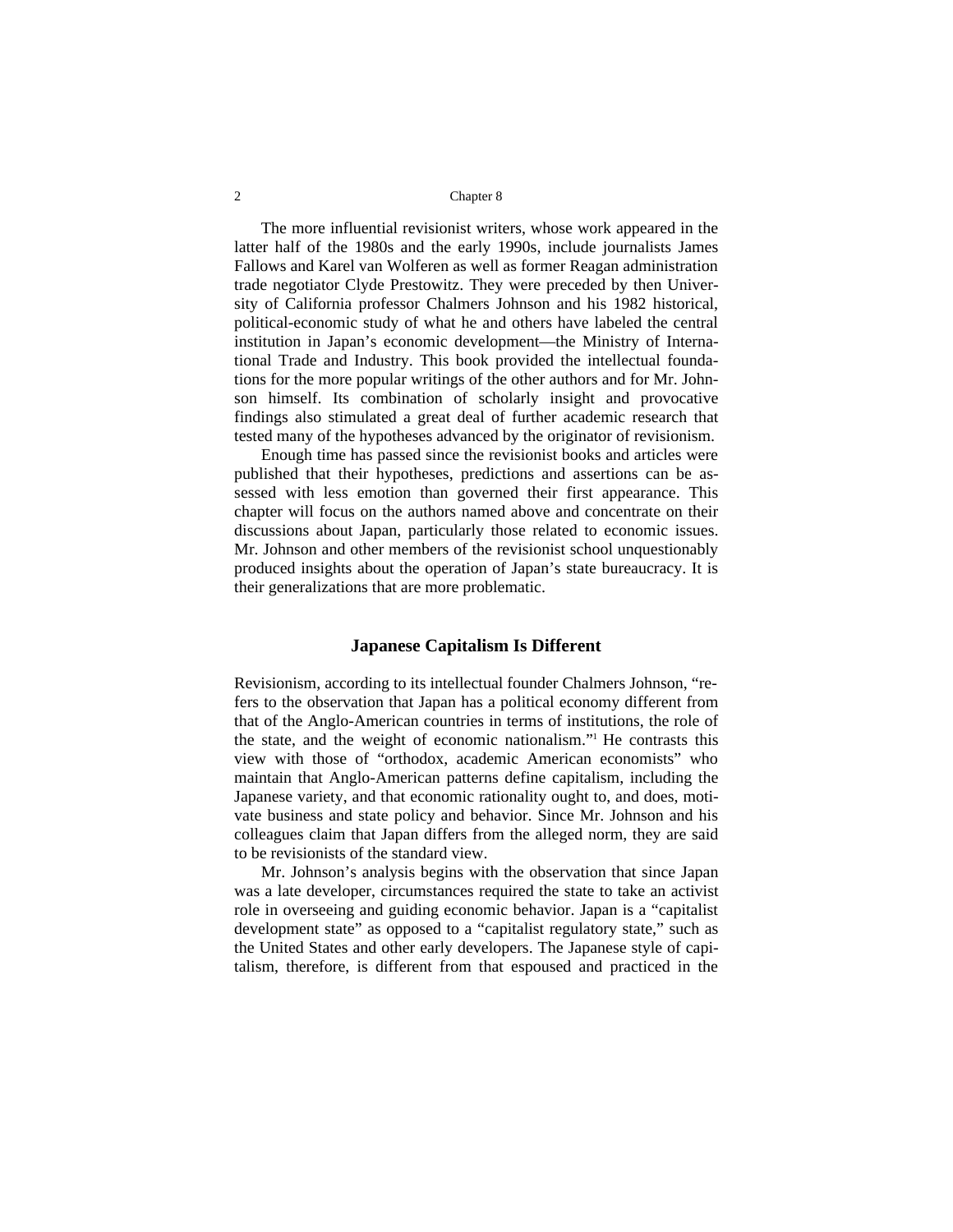United States and other Western economies.<sup>2</sup> Most important, the central role of the state is not the maximization of consumer values—the guiding star of liberal Western economies—but the pursuit of economic nationalism.

The roots of economic nationalism go back to the Meiji reforms of the 1870s, when the state led industrialization in order to defend the country against Western imperialism. However, Mr. Johnson moves beyond the Meiji reforms in his notion of the concept. "Japanese pursue economic activities primarily to achieve independence from and leverage over potential adversaries rather than to achieve consumer utility, private wealth, mutually beneficial trade, or any other objective posited by economic determinists."<sup>3</sup>

The revisionist understanding of Japan's industrialization in the nineteenth century is extended to Japanese behavior in the twentieth century, with considerable continuity ascribed to the postwar period. Mr. Johnson's scholarly work takes the story up to the 1970s, but he and others in the revisionist camp maintain that the same basic system prevails now. This system, they insist, was the source of Japan's enviable economic growth and what now is being copied by other participants in the Asian economic miracle.

The nineteenth-century policy extended and generalized to twentiethcentury Japan and its neighbors is further extended and generalized by the notion that Japan's development approach is applicable to most nontotalitarian, under-developed states. Even more, revisionists explicitly suggest that many elements of the Japanese system are appropriate to the United States and other developed countries.

# **Alexander Gerschenkron: Economic Backwardness and Late Development**

The intellectual source of the model of Japanese economic development adopted by Mr. Johnson came from the concept of late development—industrialization that occurred after the early examples of Great Britain and the United States. The primary name associated with these ideas is that of Alexander Gerschenkron, the Harvard University economic historian who specialized in Russian and European development. In a seminal article published in 1952, Mr. Gerschenkron speculated that there may be regularities in development among those countries that followed the original industrial economies. He noted that "the develop-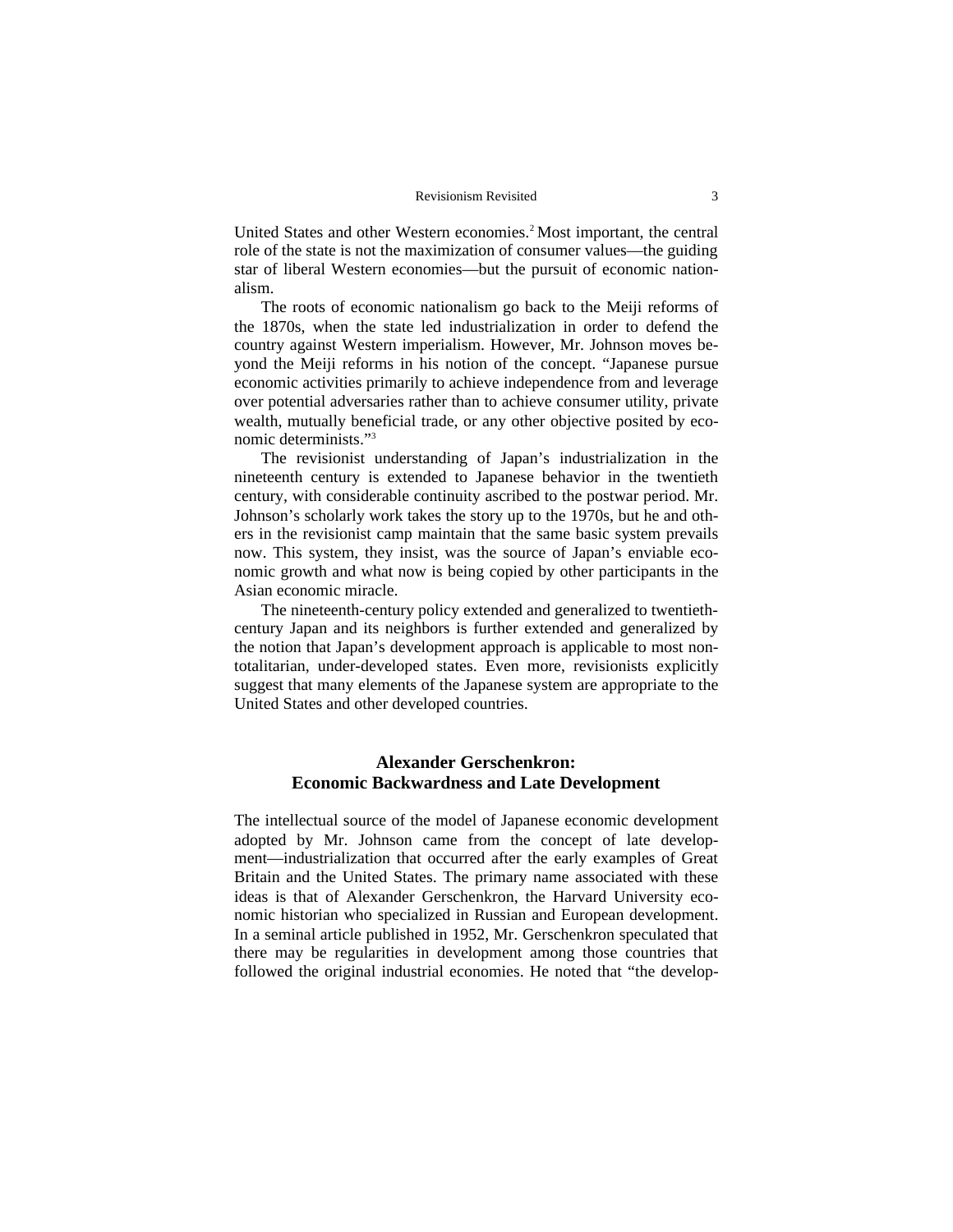ment of a backward country may, by the very virtue of its backwardness, tend to differ fundamentally from that of an advanced country."<sup>4</sup> The rapid speed of industrialization and the organizational structure of industry, in particular, seemed to show considerable differences from more advanced countries.

Although Mr. Gerschenkron expressly denied detailed knowledge of Japan in the formulation of his hypothesis, it appeared to him that the Meiji Restoration had served the purpose of removing the barriers to development. Once this occurred, large-scale industrialization on a broad front would allow the potential benefits "to become sufficiently strong to overcome existing obstacles and to liberate the forces that made for industrial progress."<sup>5</sup>

This process happened often enough that Mr. Gerschenkron was able to speak of "industrial revolution" when development took off in a "sudden, eruptive way."<sup>6</sup> His description predated Japan's postwar economic miracle. It suggests that developmental spurts already were sufficiently common to be incorporated in a theory of development.

Fourteen years after publishing his first essay on economic backwardness, Mr. Gerschenkron summarized his further thoughts and research as well as the findings of others stimulated by his original essay. He listed several outcomes that he believed were associated with the development of an economically backward country: the more likely was its industrialization to start discontinuously; the greater was the stress on producer goods as against consumer goods; the larger was the part played by special institutional factors designed to increase the supply of capital to nascent industries and to provide them with better informed entrepreneurial guidance; and the more pronounced were the coerciveness and the comprehensiveness of these factors.<sup>7</sup>

Mr. Gerschenkron's Harvard University colleague, economics professor Henry Rosovsky, set out to test the backwardness theories on the Japanese experience. He noted that government was "Japan's institutional instrument for rapid industrialization." However, only "if national and international comparative advantages were lacking, and if the particular economic activity was deemed a developmental imperative, did the government dominate the picture." Japan's military requirements supplied that imperative. "In fact, it was present during almost the entire period of modern Japanese economic development."<sup>8</sup>

# **Chalmers Johnson: The Capitalist Developmental State**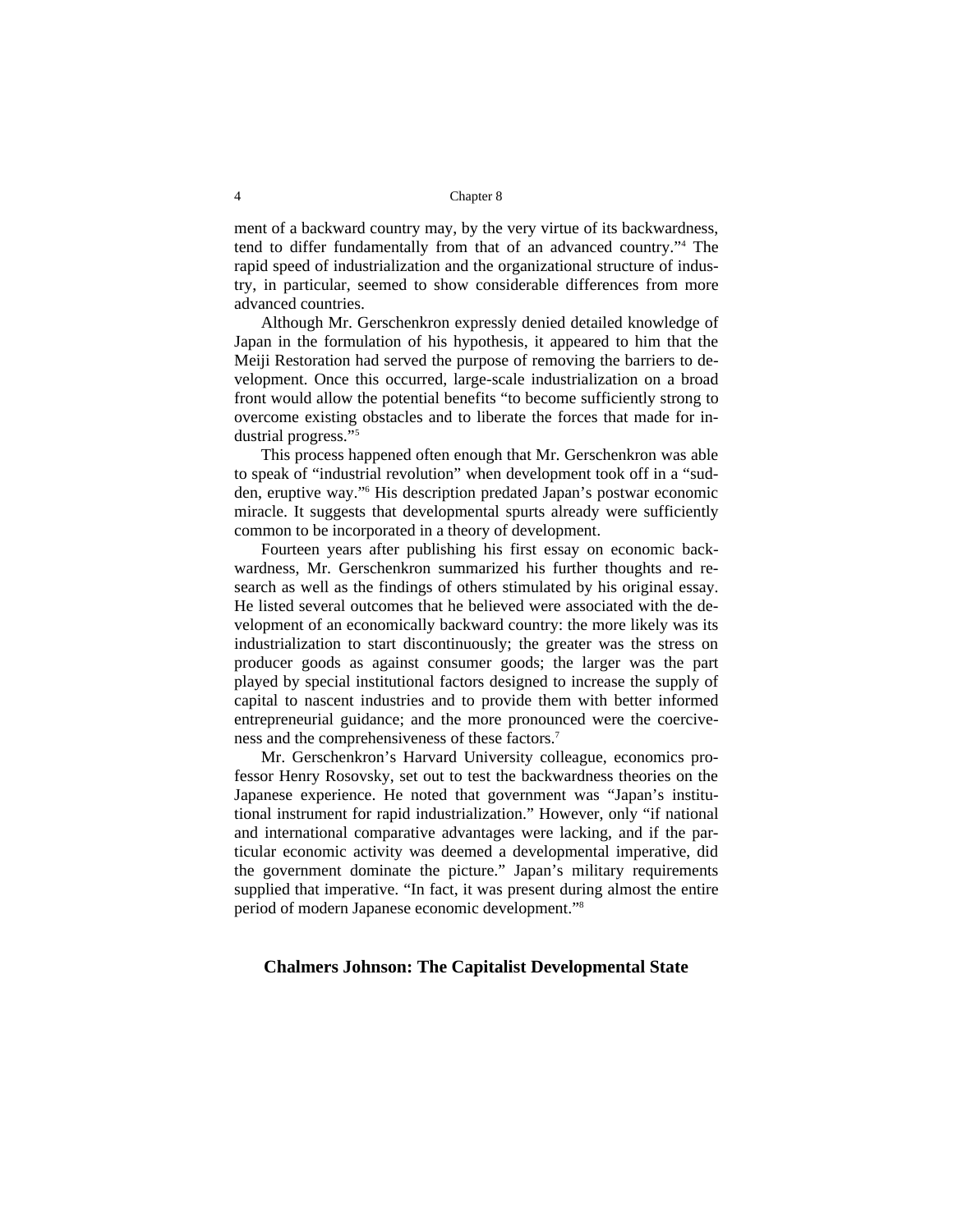Mr. Johnson's explanation of Japanese behavior is rooted in the concept of late development. According to his formulation, late developers require a conscious political decision to industrialize. Mobilization regimes force their economic priorities on society. "The two fundamental types of such mobilization regimes are the Leninist-Stalinist totalitarian model and the Bismarckian-Meiji authoritarian one. Both involve social goal setting, forced saving, mercantilism, and bureaucratism."<sup>9</sup> The second model, the capitalist developmental state, is based on market-conforming methods. It uses the market to implement its goals. Mr. Johnson notes that this process is infinitely more efficient than its communist rival but not as efficient as the ideal market economy. He declares, however, that the capitalist developmental approach is much more effective in achieving its societal goals than its market competitor.

At the center of Mr. Johnson's model of Japanese development is a covert, elite establishment that perpetuates itself through a conservative alliance. It promoted national pride to motivate the spirit of development and to deflect attention away from constitutional development. Through 1945, imperialism was the motivational influence; in the postwar period export promotion and competition for market share supplied substitutes for imperial expansion and war. The elite state bureaucracy set the goals of the society, "but in order to implement the goals, they must enter the market and manipulate and structure it so that private citizens responding to the incentives and disincentives make the market work for the state."<sup>10</sup>

According to Mr. Johnson, the government gave greatest precedence to industrial policy—to establishing a structure of domestic industry that enhanced international competitiveness. In addition to looking after the industrial structure, the state may intrude into the detailed operations of individual enterprises to improve them. The Ministry of International Trade and Industry was the "pilot agency" that faced the concrete challenges of originating and implementing industrial policy. The chief duties of this bureaucracy were to identify and choose the industries to be developed, select the best means of rapidly developing the targeted industries, and supervise competition in the designated strategic sectors to guarantee their economic health and effectiveness. Commenting on MITI's view of markets, Mr. Johnson says that, despite a commitment to free enterprise and markets, Japanese industrial planners were convinced that market forces alone never would produce the desired results.<sup>11</sup>

Mr. Johnson's historical overview of MITI describes the unplanned nature of the evolving system. After a harrowing struggle that spanned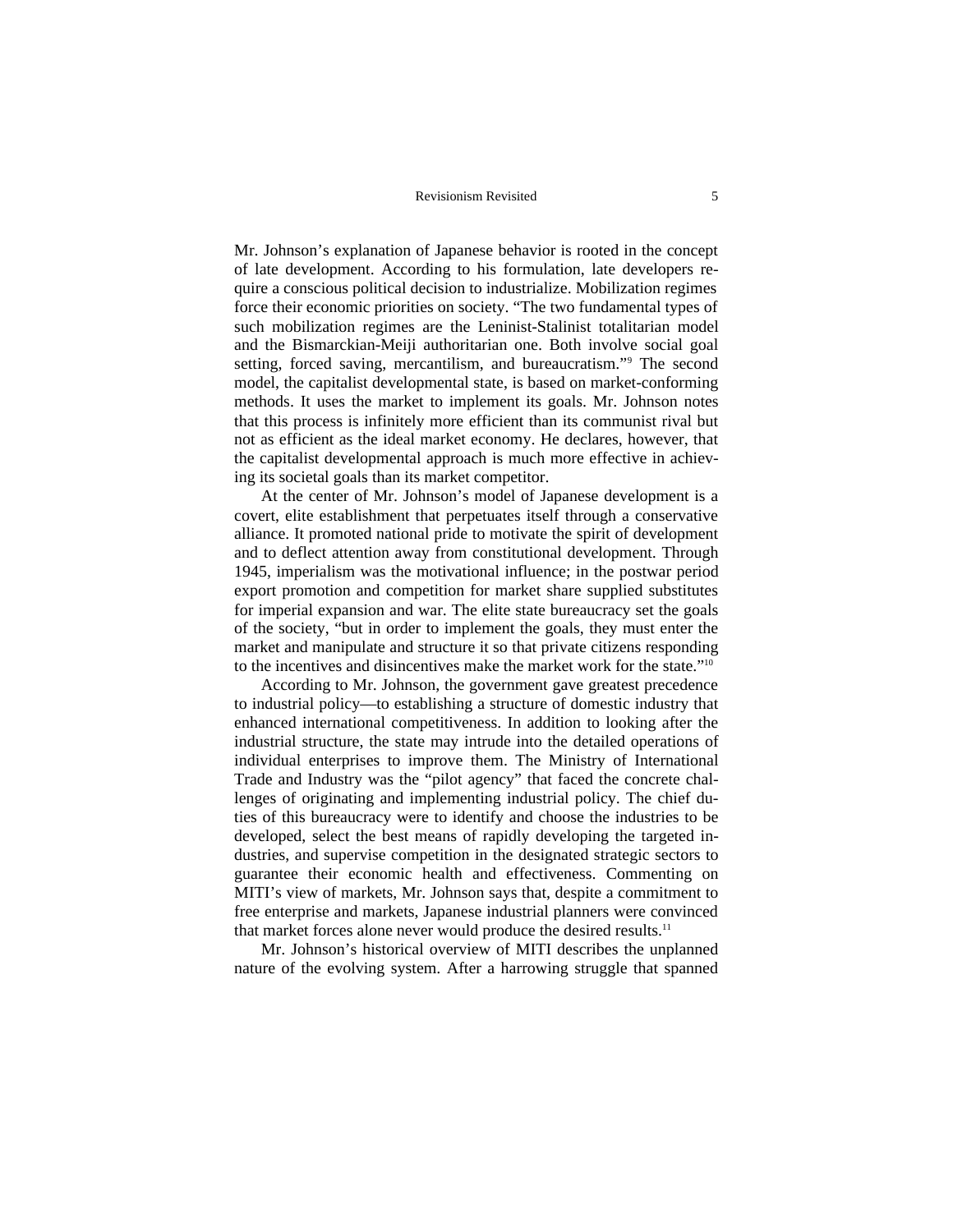the challenges of Manchurian development in the 1930s, mobilization in wartime, destruction in its aftermath, and the vast structural changes of the immediate postwar period, the system came to a full flowering in the 1955-75 period. Only looking backward did the participants in this process come to the conclusion that they had produced a theory of development.

The MITI system of industrial policy, Mr. Johnson argues, grew out of Japan's particular history. He warns of the dangers of attempting to generalize and adapt Japanese institutions and policies. Despite this caution about the hazards of emulation, a few pages later in his *MITI and the Japanese Miracle,* the author suggests that other developing societies might match, if not replicate, the preconditions and "apply the model of the Japanese high-growth system to use as a guide for its own application." By the last page of the book, Mr. Johnson proposes that, to meet their long-term requirements, "Americans should perhaps be thinking about their own 'pilot agency.'"<sup>12</sup>

Having described the operation of a covert, elite state bureaucracy that planned and implemented industrial policy for nationalistic rather than economic goals, Mr. Johnson extends this characterization in his later writings on American and Japanese policies. Thus, he argues, Japan's form of capitalism is different from America's and that of other Western countries. Japan does not respond to economic forces in its external behavior because it is not governed by economic goals. Case in point: despite the yen more than doubling in value in the post-1980 period, Japan's trade surplus continues to build. As a mercantile power, Japan uses state action to export the greatest possible quantity of its own manufactures and to import as little as possible.<sup>13</sup> Although Japan is immune to changes in its economic environment, Mr. Johnson maintains that policymakers deliberately foster the illusion of change.

The problem for America, says Mr. Johnson, is that Japan's foreign economic policy—based as it is on genuine mercantilism—is predicated on "protecting its domestic market, overcharging domestic consumers, and using the overcharges to subsidize exports, and predatory pricing abroad to destroy competitors." He ends the 1990 article on trade and revisionism from which the just-cited material is drawn by declaring that the United States must emulate or match Japan's accomplishments in government-business relations, industrial policy and industrial organization "or go the way of the U.S.S.R."<sup>14</sup>

The founder of the revisionist school extends and intensifies some of these ideas in a 1993 article. For example, he expands the notion of deliberate illusion, stating that "Japan's economic strategy implies indirec-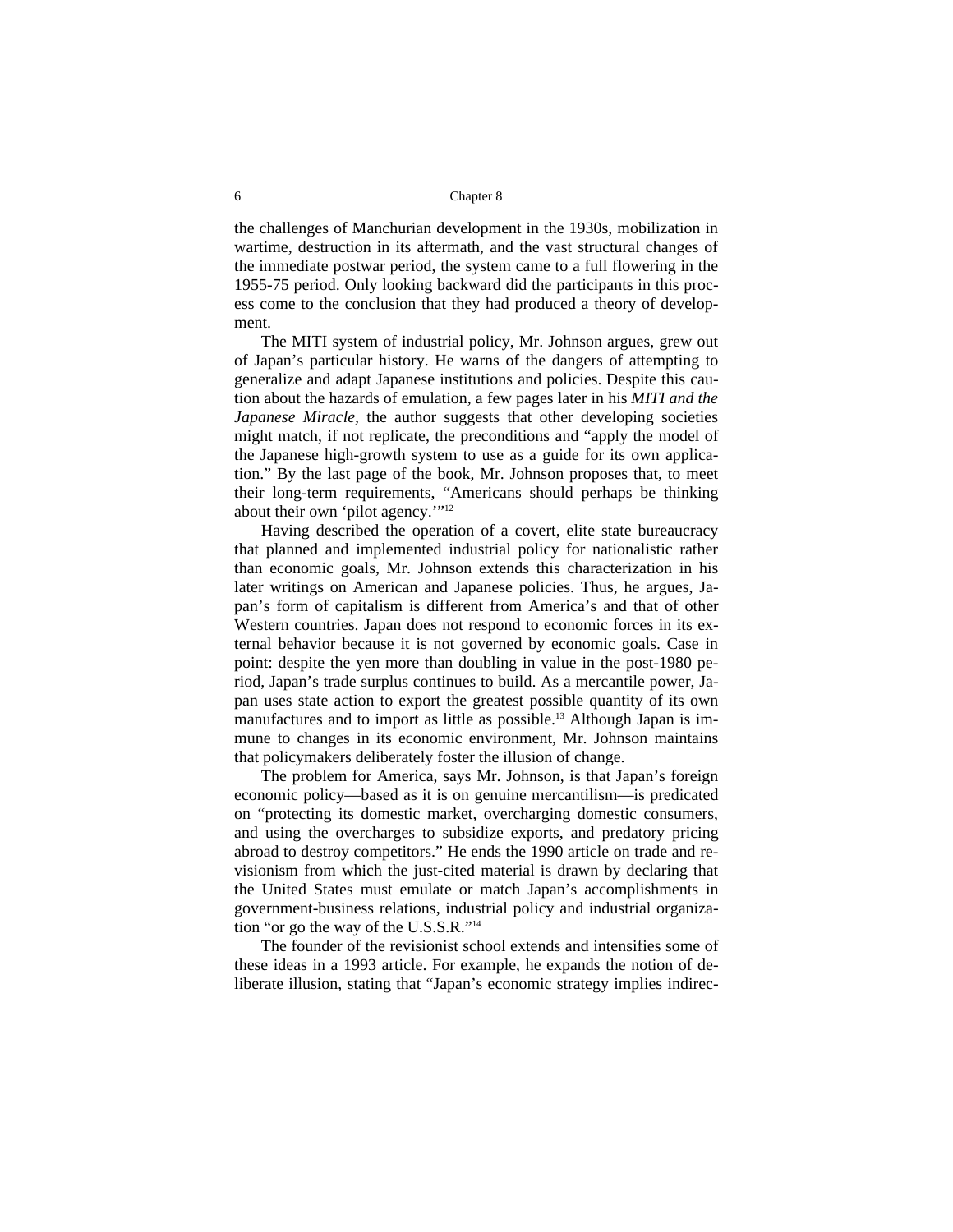tion, disinformation, and deception in order to defeat the nation's economic competitors."15 He explicitly says that the historically based nature of economic nationalism continues to be the fundamental principle of Japan's government-guided capitalism. Mr. Johnson also reiterates the need for a U.S. industrial policy, given that the "high-growth economies of East Asia have demonstrated that the state can be a critically important contributor to the success of market economies." He recommends, too, that the United States adopt a results-oriented trade policy. This, he claims, is the logical conclusion to draw from the differences between the United States and Japan, where state guidance prevails, the effects of economic forces are weak, the bureaucracy never changes, exports are an imperative and the trade surplus will not disappear. Such a policy would recognize the underlying reality, Mr. Johnson asserts.<sup>16</sup>

# **Karel van Wolferen: The Headless State**

Karel van Wolferen, a Dutch financial journalist who is a longtime resident of Japan, describes the Japanese state as one without a head; it is missing a center of accountability. "No person or group holds a mandate to make binding decisions for all of Japan's institutions as part of a national effort."17 The subtitle of his 1989 book, *The Enigma of Japanese Power: People and Politics in a Stateless Nation, makes this point. The* headless state is bound to be a problem for the United States because its prime minister and other power figures "are incapable of delivering on political promises they may make concerning commercial or other matters." There is "no room for an accommodation to foreign wishes or demands."<sup>18</sup>

Mr. van Wolferen's other main points largely follow Mr. Johnson's. For example, he also emphasizes the different kind of capitalism found in Japan: "Far from beating the West at its own game, it might not be playing the Western game at all." Later on he adds: "It is a fiction that Japan belongs in the category known as capitalist, free-market economies."<sup>19</sup> Its political and economic behavior is meant to accomplish aims that are fundamentally different from those assumed by the United States. Moreover, Mr. van Wolferen argues, barring some great upheaval, Japan is unlikely to change because that would entail the breakup of the bureaucracy-business partnership that forms the heart of its system.

Mr. van Wolferen develops these points in a 1990 article but adds the twist of Japanese omnipotence and a United States that is close to help-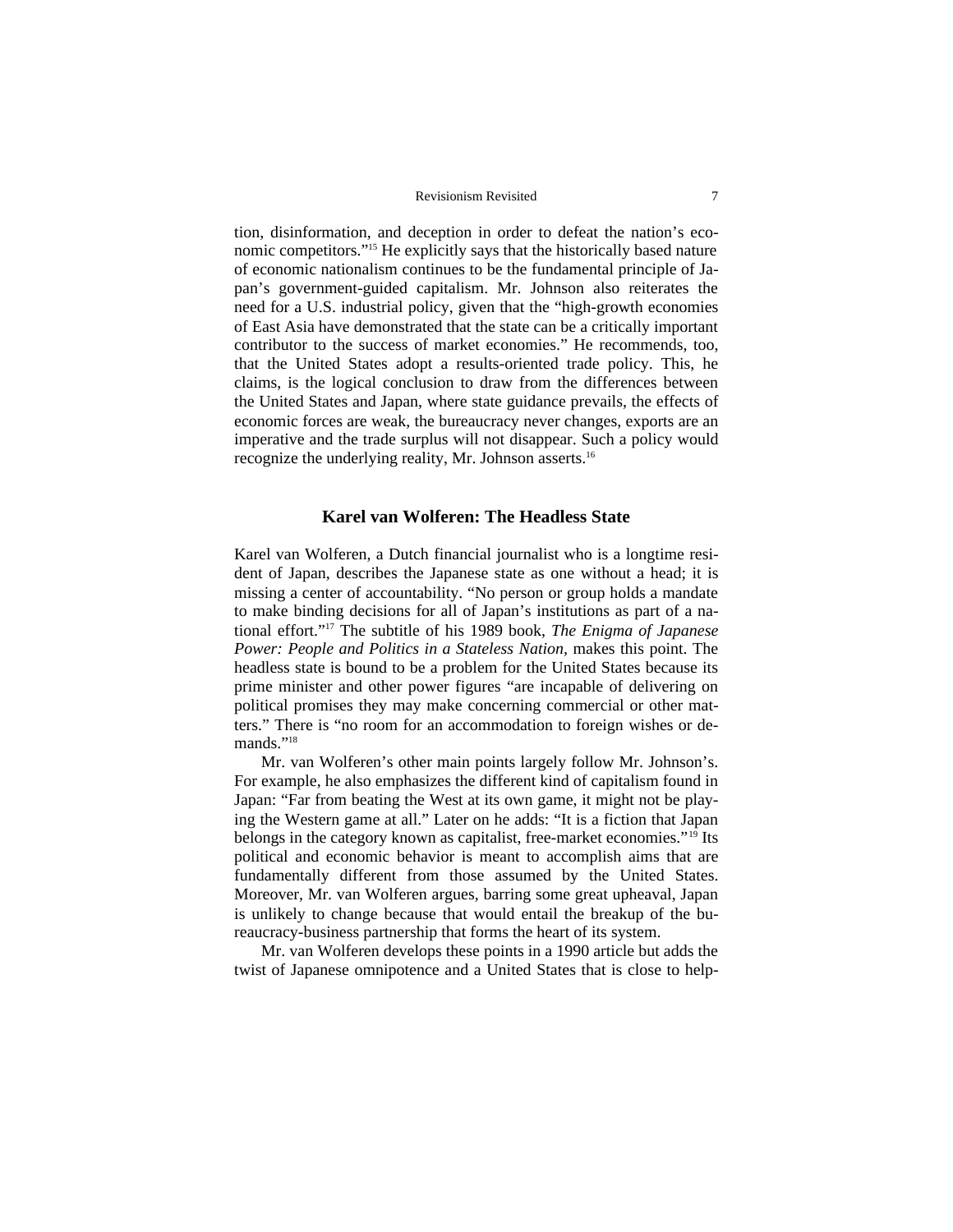less. He reiterates his earlier point that any Japanese government commitments gained through bilateral negotiations are "unlikely to provide Americans with the opportunities they hoped to gain." This outcome will lead to American frustrations, but any indications that the special relationship between the two countries may be endangered will "give greater purpose to Japan's further frantic economic expansion." He underlines the notion of conspiracy with the revelation that the "Ministry of Finance coordinates the important international moves of financial institutions operating in informal cartels." Those "are essentially in the business of national security. International domination in as many industrial areas as possible is part of an uncoordinated and never delineated yet powerful campaign to make the world safe for Japan."<sup>20</sup>

A powerful government presence that directs international conspiracies is difficult to reconcile with a headless state. He tries to introduce some consistency by suggesting that "parallel operating groups" are the source of economic vitality, but also a great weakness. It is the highly developed institutional memories of the participants and their intricate but informal methods that preserve order.

The threat to the United States is so powerful, maintains Mr. van Wolferen, that even if it greatly improved its competitiveness by doing everything suggested by American analysts—balance the budget, increase savings, improve investment—"the United States would still face an often hopeless competition against Japanese manufacturers and banks." This longtime Japan observer also states that American negotiating demands that irritate Japan "must take into account a newly emerging and intimidating right-wing force ... with a network of sympathizers reaching into the press, the universities, and the ruling party."<sup>21</sup>

The problem that this system generates for the United States is left unclear in Mr. van Wolferen's later writings. To some degree, it did not have to be defined because Americans already had absorbed the idea that a problem existed. All that Mr. van Wolferen had to do was to allude to it, and readers could summon up their own images to fill in the gap. In the 1986 article where he introduced the "Japan problem," the issues were somewhat clearer. It was not just the bilateral trade deficit that was the difficulty, but that "if present trends are allowed to continue, they will eventually lead to the gradual loss of industrial capacity in the United States."<sup>22</sup> Moreover, legislators, driven by their constituents, could end up wrecking the international trading system in attempts to protect the United States from unstoppable Japanese imports.

Is it possible for the United States to deal with a fundamentally incompatible, conspiratorial, Hydra-headed, potentially fascist nation that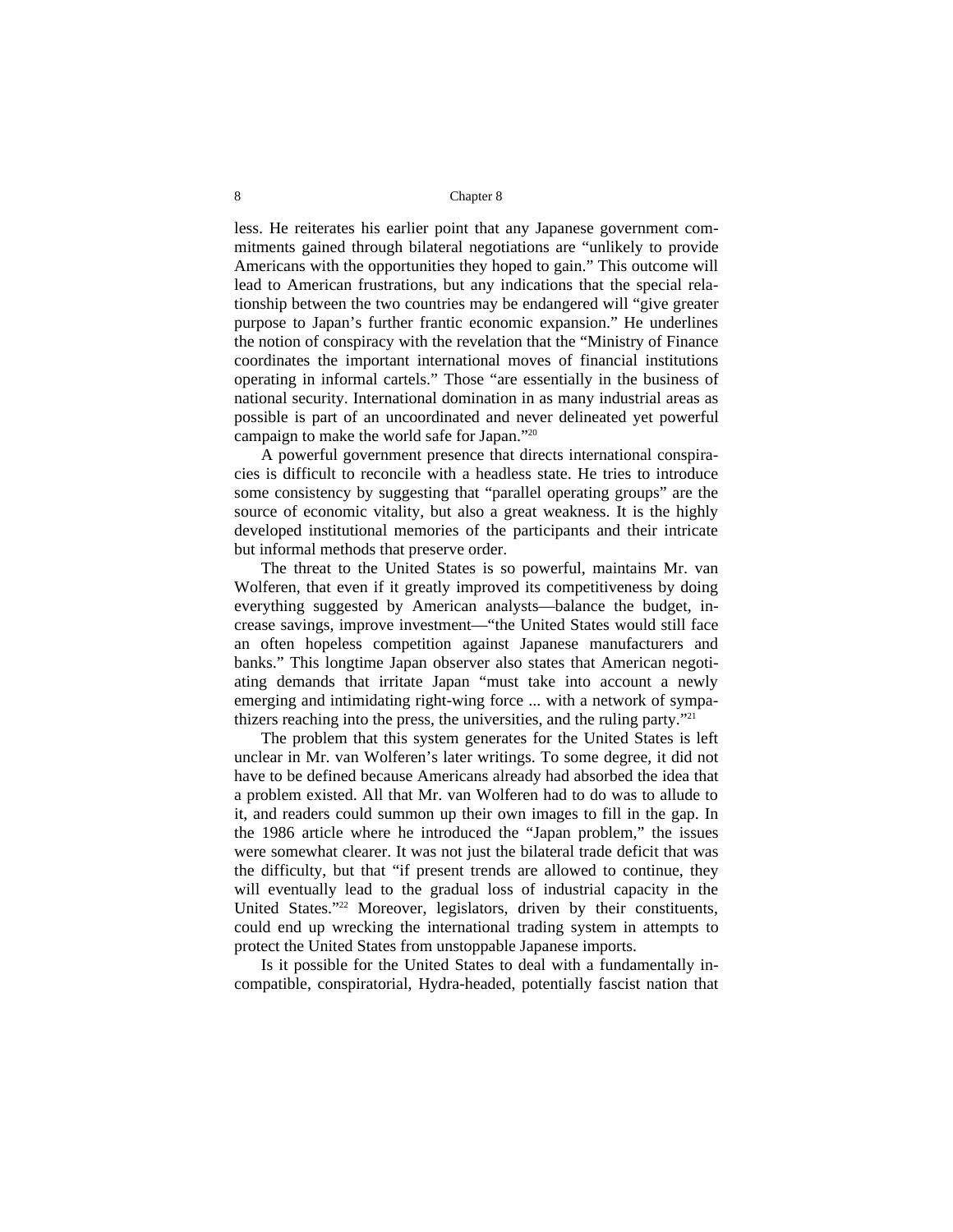hopelessly outcompetes us and for which there is not even an address to send a letter of complaint? Mr. van Wolferen suggests that the U.S. government first must unambiguously recognize the enormity of the problem it confronts. But his 1990 article trails off into a fuzzy proposal to completely overhaul multilateral trading institutions. Perhaps, given Mr. van Wolferen's description of Japanese behavior, nothing concrete can be done. However, in his earlier article he suggested that the United States learn from Japan's predilection for cartels and impose fixed import commitments or else unilaterally restrict U.S. imports of Japanese goods. This approach is similar to Mr. Johnson's call for managed trade since both have a common conception of the Japanese system.

### **James Fallows: Learning from Japan and Asia**

Intrigued by the economic dynamism of East Asia, James Fallows, also a journalist, took himself and his family to Japan and Malaysia for a threeand-a-half-year stay in the late 1980s to understand and report on developments in Asia. This sojourn resulted in several articles and a book, the titles of which explain his point of view. A major article, "Containing Japan," attempted to alert Americans to the threat posed to the mutually beneficial U.S.-Japan relationship by the "one-sided and destructive expansion of Japan's economic power."23 The only solution, in both countries' interests, is somehow to limit this force.

Mr. Fallows' 1994 book, *Looking at the Sun*, refers to the brilliance that is Japan and East Asia. Because their economic successes can be blinding and the reasons behind those achievements so confounding, Americans avert their eyes because it is painful to contemplate and comprehend the meaning of the Asian experience. Mr. Fallows urges his readers to view the situation directly and learn from it.<sup>24</sup>

What is there to learn from Japan and East Asia? Mainly it is the importance of promoting production over consumption and the use of industrial policy to accomplish that task. A central conclusion of Mr. Fallows is that the East Asian system, including repression of the individual, has "made the whole society, including its business sector, function more effectively than most in the West." Further, the system's success creates American dependence and vulnerability. "It is clearly better to have more control over the decision yourself—or by people subject to the constraints of your political system and social mores," Mr. Fallows writes.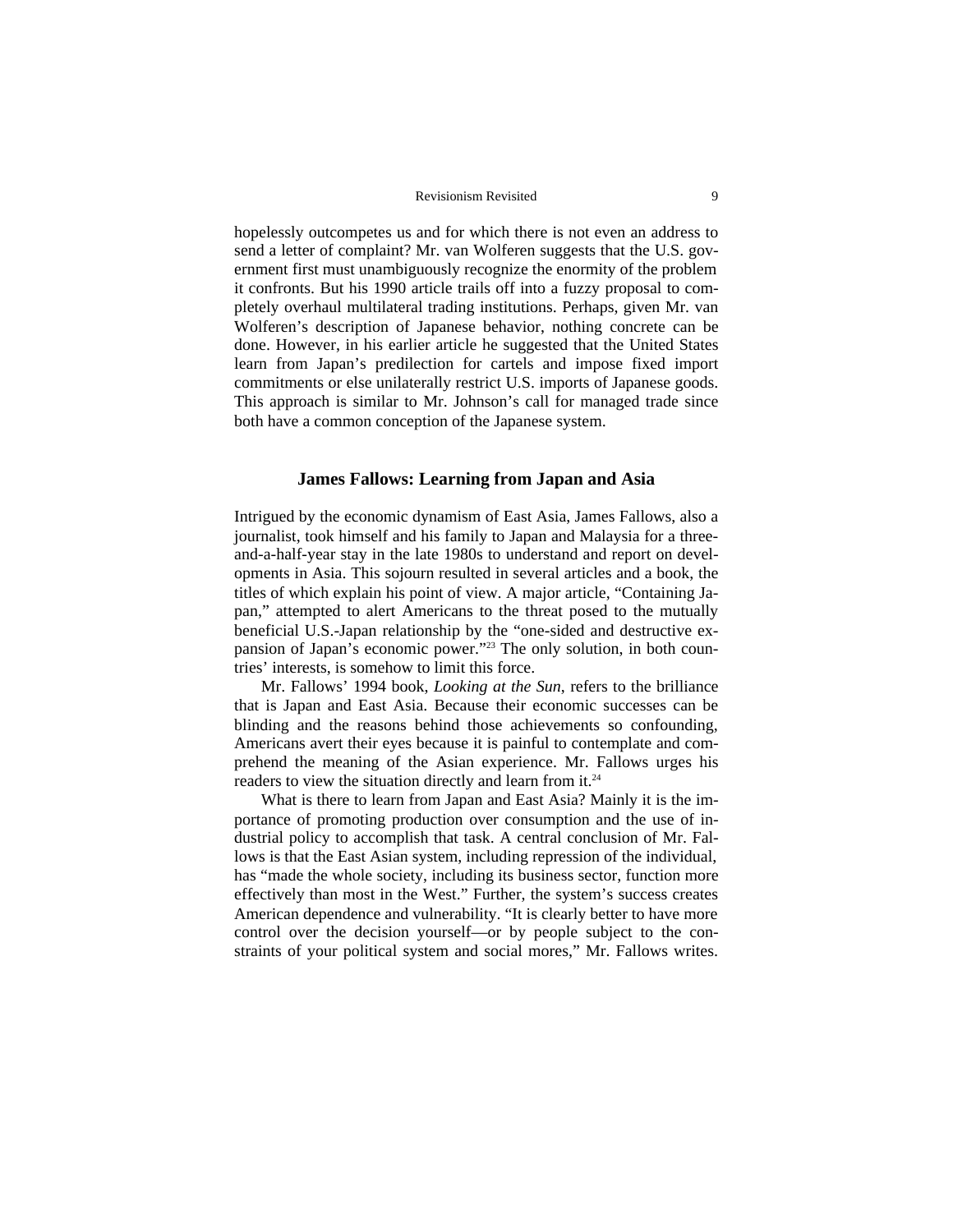Because Japan has had more power to push its economy in the direction it wants, the United States is being pushed in directions it does not like.<sup>25</sup>

Mr. Fallows cites the importance to Japanese thinking of German economist Friedrich List with his emphasis on national economic power rather than the consumer welfare of Adam Smith's economics. Whereas the Anglo-American economic objective is the materialistic one of raising living standards, the Asian goal is political, with national power as an end. Moreover, the Anglo-American model views unpredictability and surprise as the ever present traits of economic life. Free and fluid markets are the chosen means for dealing with unpredictability in contrast to attempts to outwit markets by "picking winners." The Asian system, Mr. Fallows asserts, mistrusts markets as a method for determining economic direction.<sup>26</sup> In order to promote various aims and values, industrial policy was both necessary and effective for the developing Japanese and East Asian states.

Mr. Fallows describes industrial policy as government support for and encouragement of certain industries in the form of steering more money toward them than the market otherwise would provide. The government also sets conditions, rules, incentives, and standards to increase the chances that the additional money has the intended effect. However, specific operational decisions are undertaken by businesses motivated by competitive market forces.<sup>27</sup>

Trade policy, says Mr. Fallows, should implement industrial policy. He recommends that the United States move away from its ideal, free trade approach to one that recognizes its leverage and that aims at Asian sensibilities about the way things work. The clearest example of this approach in his view was the "expectation" expressed in a side letter to the 1986 U.S.-Japan semiconductor trade agreement that foreign products would represent 20 percent of chip sales in Japan. The goal was a target, not a process that would make Japan become "open" or "fair." That agreement worked in Mr. Fallows' estimation. The more traditional American approach—"cajoling, negotiating, holding hands, waving sticks, and all the while asking for 'openness' and 'change'"—leads nowhere economically."<sup>28</sup>

Focusing on the "Japan problem," Mr. Fallows picks up the idea of Chalmers Johnson that developmental states follow certain imperatives that are inimical to U.S. interests. "Conflict arises from Japan's inability or unwillingness to restrain the one-sided and destructive expansion of its economic power."29 Specifically, Japan's uncontrolled, unbalanced growth threatens America's ability to pay the costs of global leadership. "If Japan cannot restrain the excesses of its own economy, then the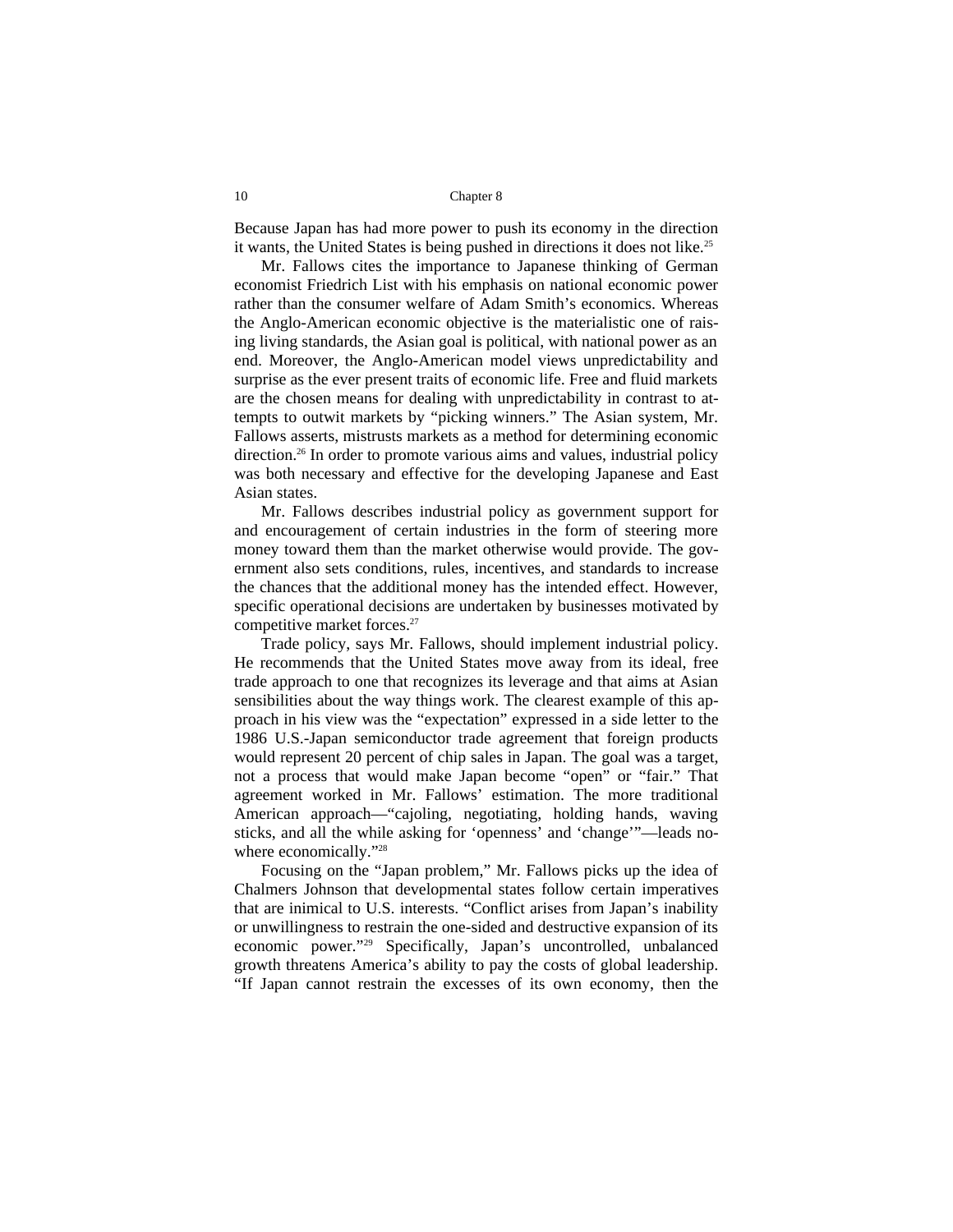United States, to save its partnership with Japan, should impose limits from outside." As indicators of excess and imbalance, Mr. Fallows notes Japan's large overseas investments but high prices at home, its export successes together with suppressed domestic consumption, and a continuing trade surplus in the framework of an appreciating currency.

As did Mr. Johnson, Mr. Fallows uses this last point as an indictment of the economics profession. "Classic free-trade analysis has proved virtually useless in predicting how Japan's trade balance would respond to a rising yen." Even so-called market-opening measures illustrate adversarial trade tendencies. Reduced barriers to beef imports, he maintains, led to greater sales of U.S. beef ranches, not American beef. "Japan and its acolytes, such as Taiwan and Korea, have demonstrated that in headon competition between free-trading societies and capitalist developmental states, the free traders will eventually lose," Mr. Fallows sums  $up.^{30}$ 

### **Clyde Prestowitz: America's Lost Economic War**

Following a five-year stint as special counselor on Japan affairs to the secretary of Commerce, Clyde Prestowitz resigned in 1986 to devote himself to a book detailing his perceptions of the changing American relationship with Japan. The message was simple. The United States had been in an economic war with Japan; America lost. He describes this debacle in vivid imagery. "There were no military weapons and no armed troops. There were casualties but no blood; tears, but no one missing in action. It was an economic rather than a military defeat, partially selfinflicted, and partially at the hands of friends and allies among which Japan was foremost."<sup>31</sup>

Mr. Prestowitz elaborated some familiar themes. "Few, if any, American companies can compete with the Japanese in the areas the latter deem important. ... The Japanese government views industrial performance as akin to national security and pours enormous energy into ensuring that its industry is the world leader. ... The United States does not view industry as a matter of national security as Japan does. ... The United States and Japan have fundamentally different understandings of the purposes and workings of a national economy. ... Japan has focused on production and dominance of key industries that will enhance its strategic position."<sup>32</sup>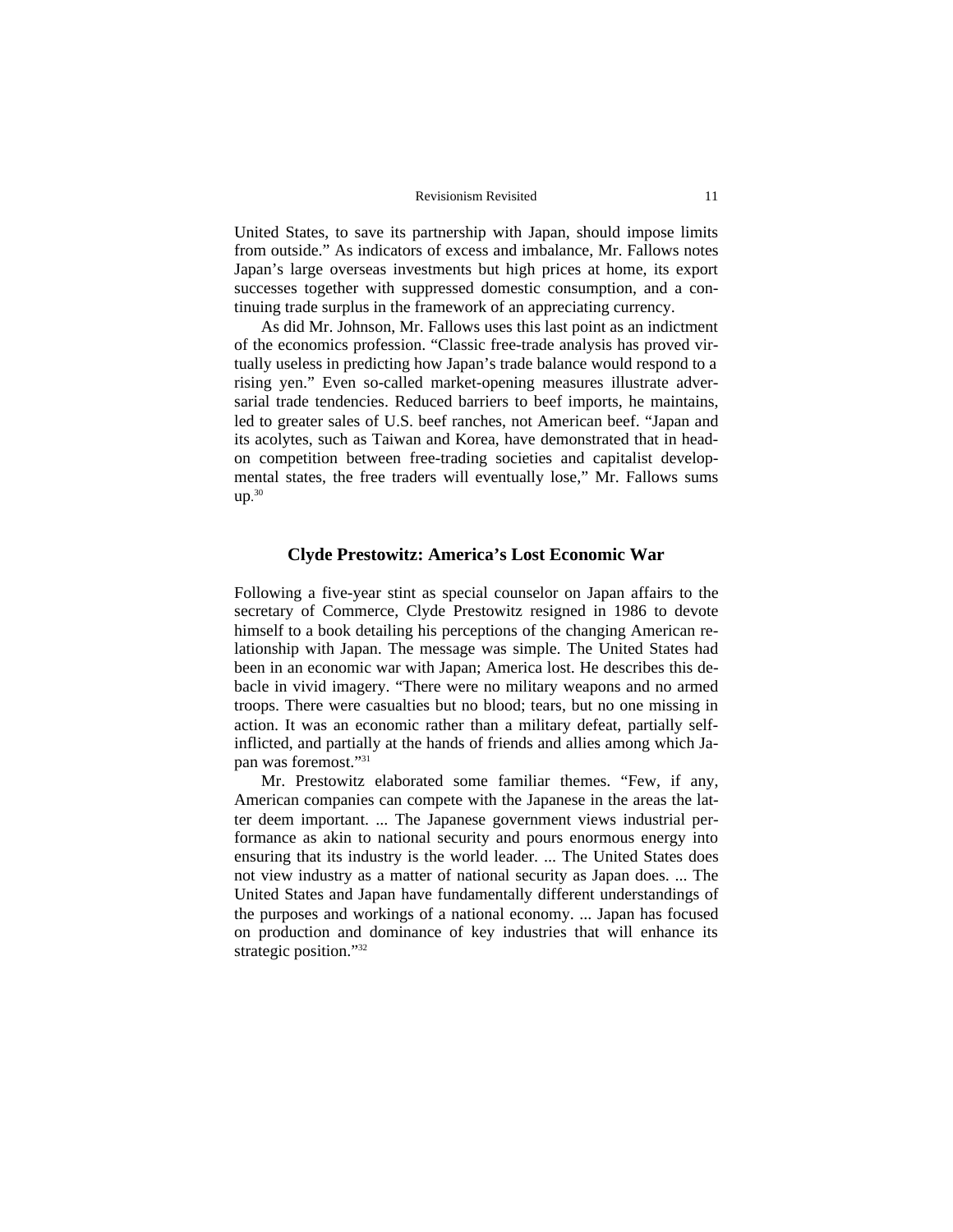Writing in 1987, Mr. Prestowitz bemoaned the accelerating decline of the U.S. economy. By 1984, he notes, Pentagon studies had pointed to the increasing vulnerability and withering technological capability of the defense establishment. More broadly, Americans did not understand that the demands of world power require capabilities in certain industries and key technologies. Such action is not in response to a military threat, which can be comprehended, but to Japan's challenge. When U.S. industries have declined in the face of Japanese competition fostered by government policies aimed at achieving industrial leadership, "our government leaders have agonized over what to do. They have hesitated to enforce U.S. trade laws even in cases of clear violation." Moreover, argued Mr. Prestowitz, the United States has not learned anything from Japanese successes. "The U.S. government has not attempted to change any structure of a whole industry to achieve the strategic power that dominance in that industry would confer."<sup>33</sup>

With respect to trade policy, the former trade negotiator proposed that the United States always go for results with Japan. These can include the revision or the passage of a law, a market share, or a specific amount of sales—anything concrete. Negotiators also require credible threats to attain results. Mr. Prestowitz offers the semiregulated international civil aviation industry as an example of how to compete with Japan more generally. "We give x number of flights a week to Japan, and they give us x number of flights in return. It is not an open market; but within the reciprocal framework, a great deal of competition takes place."<sup>34</sup>

### **America Was Ready for Revisionism**

The revisionist writings fell on fertile ground. The United States had witnessed the undeniable fact of Japan's precedent-making economic development. Tidal waves of made-in-Japan products seemed to dominate every American market entered. The apparent inability of domestic companies to match the designs and the prices of their Japanese counterparts spoke to a worrying flight of competence among U.S. producers. By the late 1980s the volume of Japanese capital flowing into the country suggested that Dai-Ichi Kangyo Bank, Ltd., the largest bank in the world at that time as measured by assets, might become the Toyota Motor Corp. of the 1990s. The ostensible threat to this country's prosperity from Japanese products and finance was compounded in American eyes by Japan's unfairness, evident in its attempts to block U.S. competitors from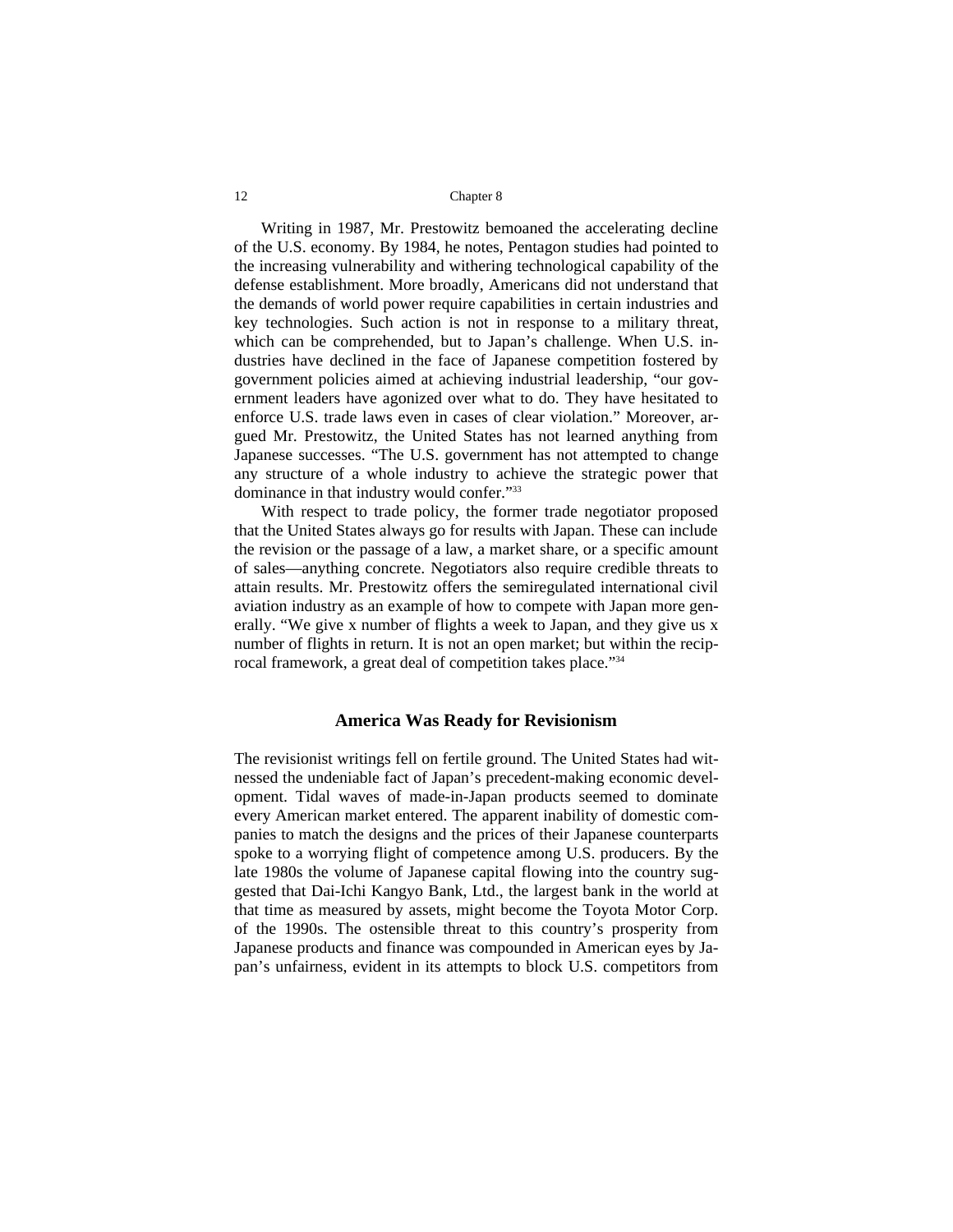breaking into Japanese markets. The revisionists had the explanations for the seeming predicament as well as the responses.

Several strands came together to weave this fabric of American anxiety and—even—fear. The strongest strand was the Japanese economic miracle, which excited curiosity and analysis in the United States, as academics sought to explain the sources of this unprecedented phenomenon. Harvard University professor Ezra Vogel's 1979 book, *Japan as Number One,* established a genre of studies that sought to teach the country about the sources of Japanese growth and to apply them to the United States. Although U.S. gross national product per capita in 1979 still was some 50 percent greater than Japan's (measured at purchasing power parity), the comparable figure in 1955 was 500 percent. Clearly, something was going on in Japan to review and perhaps copy.

While Japan's amazing growth was underway, another development was emerging that would have an even greater impact on the American psyche. The nature of production was proceeding through evolutionary change at Toyota, led by production chief Taiichi Ohno. Twenty years of persistent development coalesced to produce a production revolution. In 1965 Toyota already was 50 percent more productive than the average American company, after adjusting for differences in vertical integration, capacity utilization and employee hours.<sup>35</sup> By 1983 Toyota and Nissan Motor Co., Ltd., the automotive industry's number two, produced approximately twice as many vehicles per employee as their American counterparts (again after making various adjustments to the raw data). Mr. Ohno rightfully could join Eli Whitney and Henry Ford as an exemplar of revolutions in manufacturing.

Americans first became aware of these production developments in the mid-1970s, as higher gasoline prices drove automotive buyers to seek smaller, more fuel-efficient cars. At first, the Japanese models did not impress U.S. customers. By the 1980s, however, Toyota and the other major Japanese vehicle companies had adapted their designs to American preferences. The cumulative results of productivity and quality advances propelled the new models to a 20 percent or so share of the American car market.

Other Japanese automotive companies and their suppliers and then other industries learned the Toyota system. In the 1980s made-in-Japan cars, television sets, machine tools, electronics components and other consumer and producer products became ubiquitous companions to Americans at home and at work. Earlier in the postwar period, invasions of Japanese textiles and steel had disrupted familiar production and pur-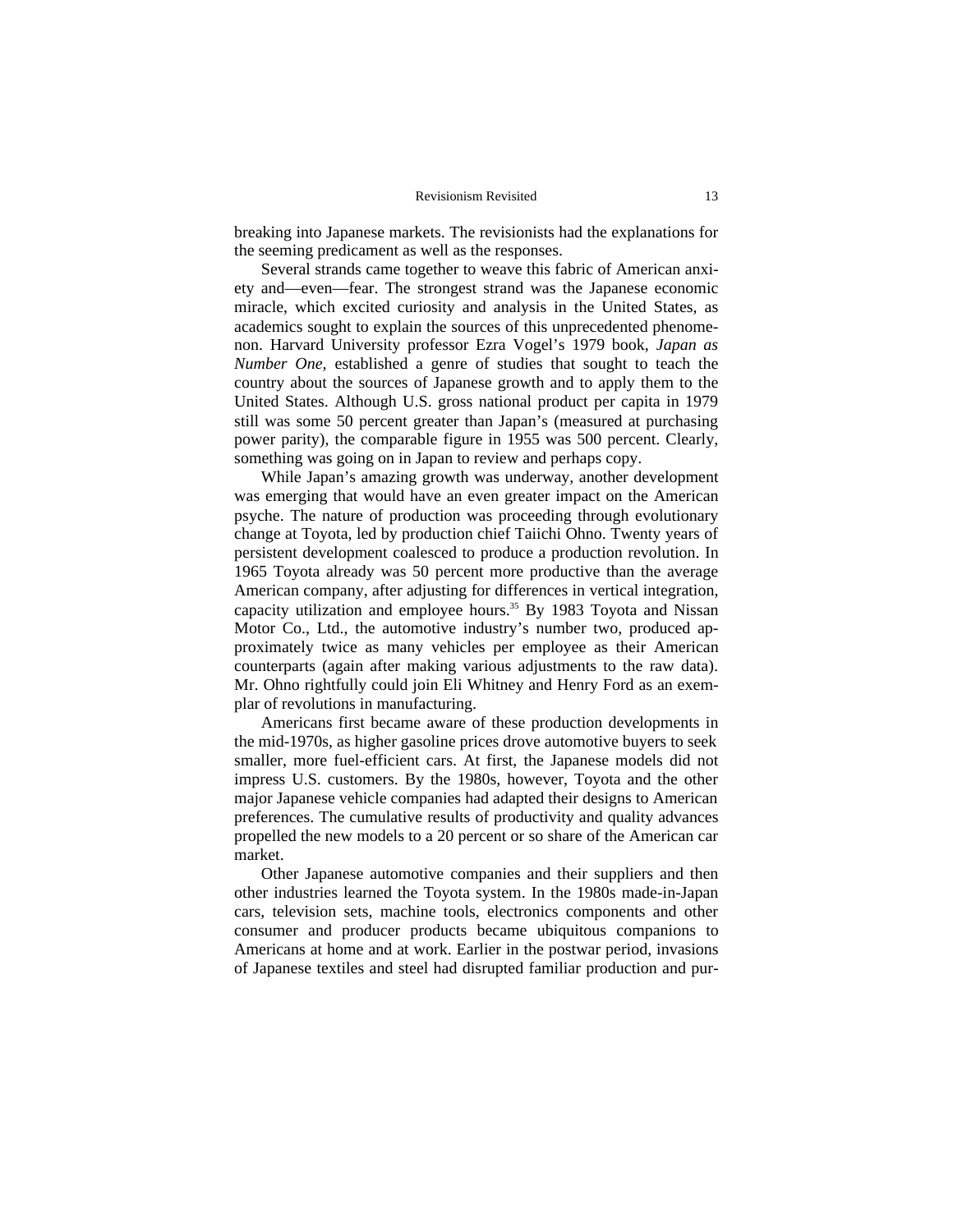chasing patterns. Now the same thing was happening to the icons of American technological know-how and prosperity.

As Japan's newly efficient producers were preparing to enter export markets big time, the U.S. dollar was becoming overvalued. Driven by an American demand for funds to satisfy an economy that was investing more than it was saving, the dollar was an estimated 25 percent higher than inflation differentials in export goods would have warranted.

As if a deficiency of American savings was not enough to drive up the dollar, savers in Japan had more than they wanted to invest in their own economy. Japanese growth was downshifting to a more sedate pace. With growth falling, industry's need for capital investment declined. Household savings, which had fed the demand for capital throughout the postwar period, remained at high levels. At first, government budget deficits absorbed the difference between high household savings and diminished corporate demand for investment purposes, but by 1980 Tokyo had reduced its deficit. The residual savings consequently were available to flow to the rest of the world. Coincidentally, this export of capital had become feasible with the breakdown in the early 1970s of the postwar Bretton Woods fixed exchange rate system and the subsequent liberalization of Japanese capital controls.

The supply of yen on world currency markets, combined with the shortage of dollars in the savings-deficient United States, drove up the dollar. At its high in 1985, the real value of the dollar was 65 percent above its 1978 low. The high-priced dollar strengthened the competitiveness that Japanese exporters had gained through their production efficiency. U.S. imports from Japan surged. From 1978 through 1986, U.S. imports from Japan jumped from \$24.5 billion to \$80.8 billion. The transpacific trade deficit for those same years climbed from \$11.6 billion to \$54.3 billion. U.S. car imports from Japan, a bare 34,441 units in 1965, soared to almost one million units in a decade and reached 1.9 million by 1980, representing 21 percent of U.S. sales.

The other defining event for U.S.-Japan relations was the "economic bubble" that seized Japan from roughly 1986 through 1990. During this period land and stock prices skyrocketed by more than 300 percent. The real cost of raising capital on the Tokyo Stock Exchange fell into negative territory. Financial capital flowed abroad, mainly to the United States, as Japanese investors sought profitable opportunities to reinvest their burgeoning paper wealth. U.S. Treasury bills were a favored parking place, but real estate and corporate investments made headlines when well-known American properties fell under Japanese control. To many Americans, it looked as though the country was up for sale.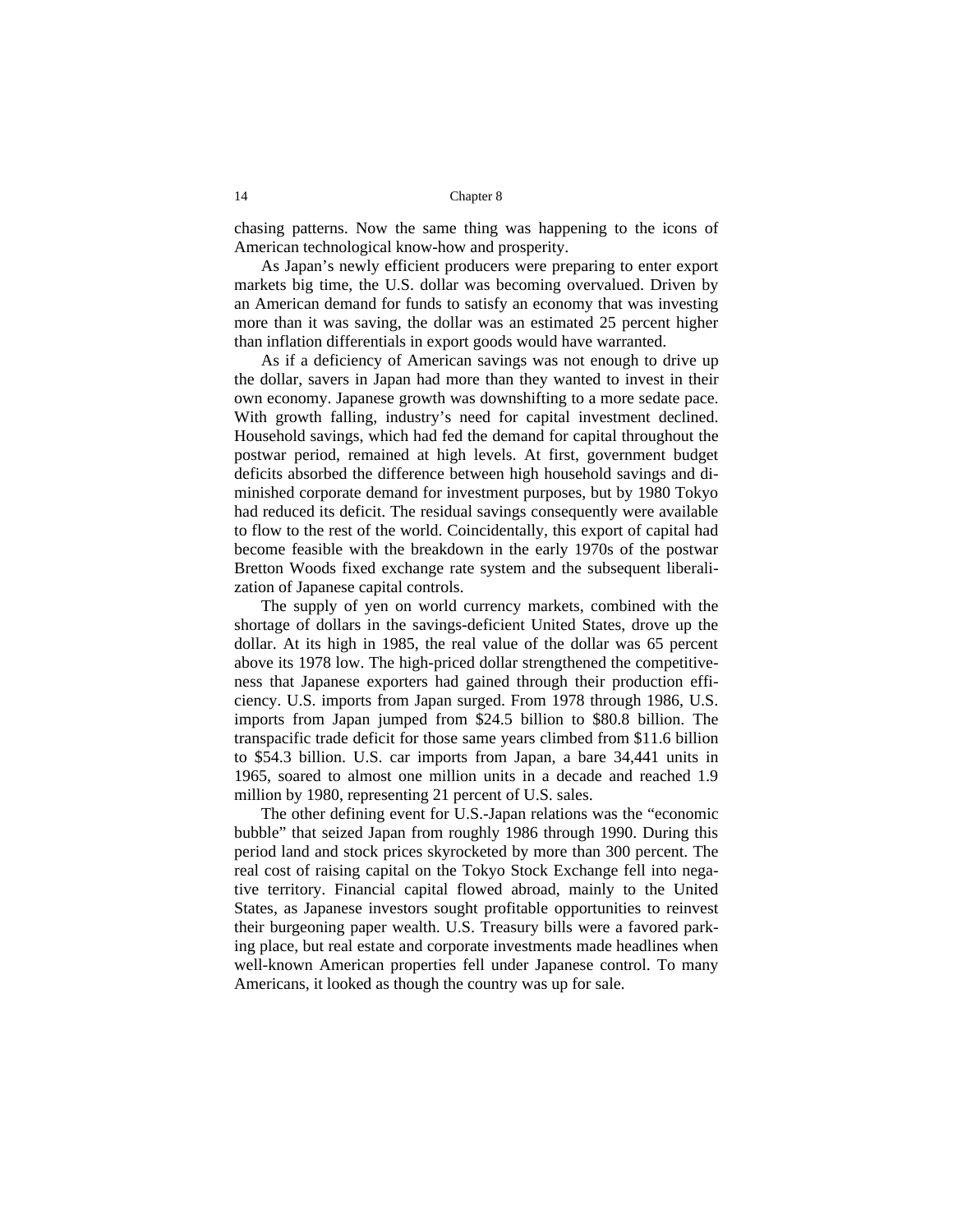The economic forces driving the *tsunami* of Japanese exports to and investments in the United States created anxieties among Americans about the economy's overall competitiveness. In fact, some U.S. products that had dominated the postwar scene here and abroad gradually had lost their competitiveness, as productivity and design advances elsewhere overtook American producers. However, this was not true of the full range of domestic products and services.

The high-priced dollar did its part to render otherwise solid U.S. products unsellable in foreign markets. But Japan's government and companies on the other side of the Pacific played a significant role in turning Americans' anxieties into anger because of what most people interpreted as unfair practices that kept competitive American products out of Japanese markets. Such practices included long-term business relations, exclusionary arrangements among companies, collusion, nontransparent administrative guidance by government agencies over business activities, regulated industries and explicit government interpretation of rules that denied entry to U.S. goods. Emblematic of the high-visibility fairness issue was the prohibition of American aluminum baseball bats on safety grounds and French skis on the pretext that Japan's snow was different from France's. What was difficult enough to understand and accept on economic grounds was converted by clumsy but routine Japanese behavior into widespread suspicion and distrust.

Revisionist views and the swelling emotions directed toward Japan as well as America's earlier negotiating experience colored U.S. trade strategy toward Japan in the first Clinton administration. Key administration officials were swayed by the revisionist rhetoric. Japan was different; it did not respond to economic forces; the Japanese government coordinated economic activity; collusion, conspiracy, and a headless state prevented Washington from gaining a meaningful response from Tokyo. It was not surprising, therefore, that previous negotiations had failed to produce results. "We negotiate and negotiate and nothing happens," was the cry from U.S. Trade Representative Mickey Kantor.

The approach that came out of the revisionist model of Japanese behavior was to negotiate specific targets or indicators of trade progress, with sanctions to be applied if these were not attained. It then would be up to Japan to decide, in its own inscrutable way, just how these results would be accomplished. But that was a Japanese problem. America just wanted to be dealt into the game and be assigned its fair share of the pot.

It did not take long for reactions from Japan and elsewhere, including those of many Americans, to cause this initial conception to be wa-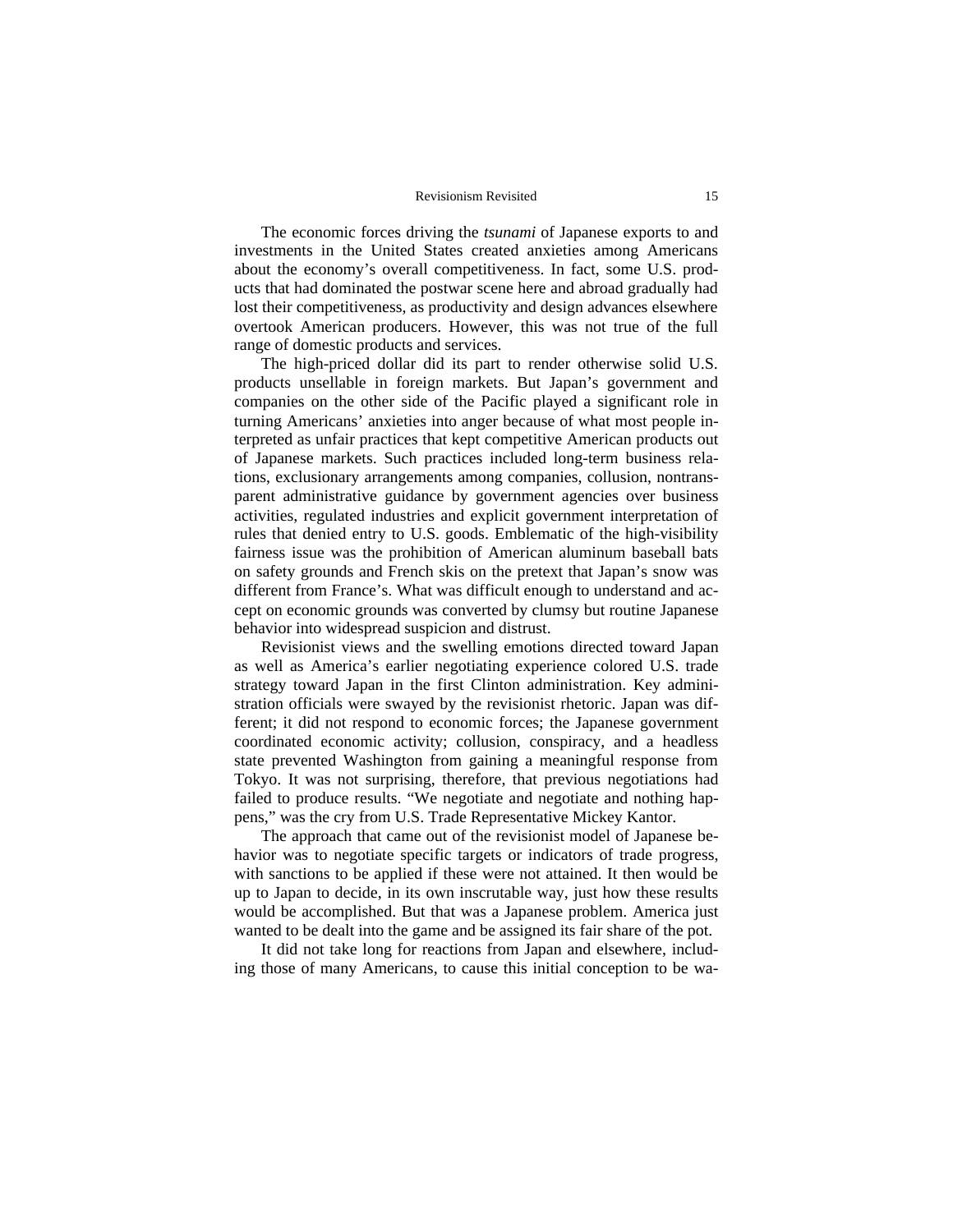tered down. However, for two years or so it produced a troubled relationship with Japan. Eventually, the United States realized that its diplomacy in Asia required Japan's active cooperation. Since one part of the White House's results-oriented policy was intended to demonstrate to the electorate that the Clinton team could get tough with Japan on market access, the approaching 1996 presidential election gave Mr. Clinton the opportunity to declare victory.

### **Assessing Revisionism**

The revisionist model can be assessed by posing several questions. Does it accurately describe Japanese behavior in the postwar period extending up to today? Does it apply to developing countries more broadly? Is it applicable to developed countries like the United States? And how well do some of the predictions hold up in light of subsequent experience?

Before tackling these questions it should be noted that the authors cited in this report have produced valuable evidence about the functioning of Japan's state bureaucracy. Mr. Johnson's description of MITI opened up an entire subject for additional research. Mr. van Wolferen's portrayal of a fragmented government drew attention to the inadequacy of the assumptions about the operation of state power in Japan. Messrs. Fallows and Prestowitz gave their readers inside views of a dynamic Asia and the workings of American trade negotiations. It is the conclusions and the generalizations of these writers that are problematic.

The machine tool industry, for example, was the exemplar strategic industry. From the 1930s it was an explicit target of the different phases of industrial policy. However, according to a study of this industry, "none of MITI's machinery policies was successful. In the period of planning and financial support, output objectives had no effect on industry performance, while government loans did not generate economic expansion. The cartelization phase did not reduce firm entry or market volatility, nor did it rationalize production. ... Numerical control development and export success were not the result of government or private efforts to coordinate production and marketing abroad. ... In no single instance did MITI's policies lead to anticipated market outcomes."<sup>36</sup>

The machine tool study indicates an inherent problem in the approach used by Mr. Johnson. Examinations of internal operations and selected case studies do not answer the questions of whether policies actually were implemented as planned and whether the results were differ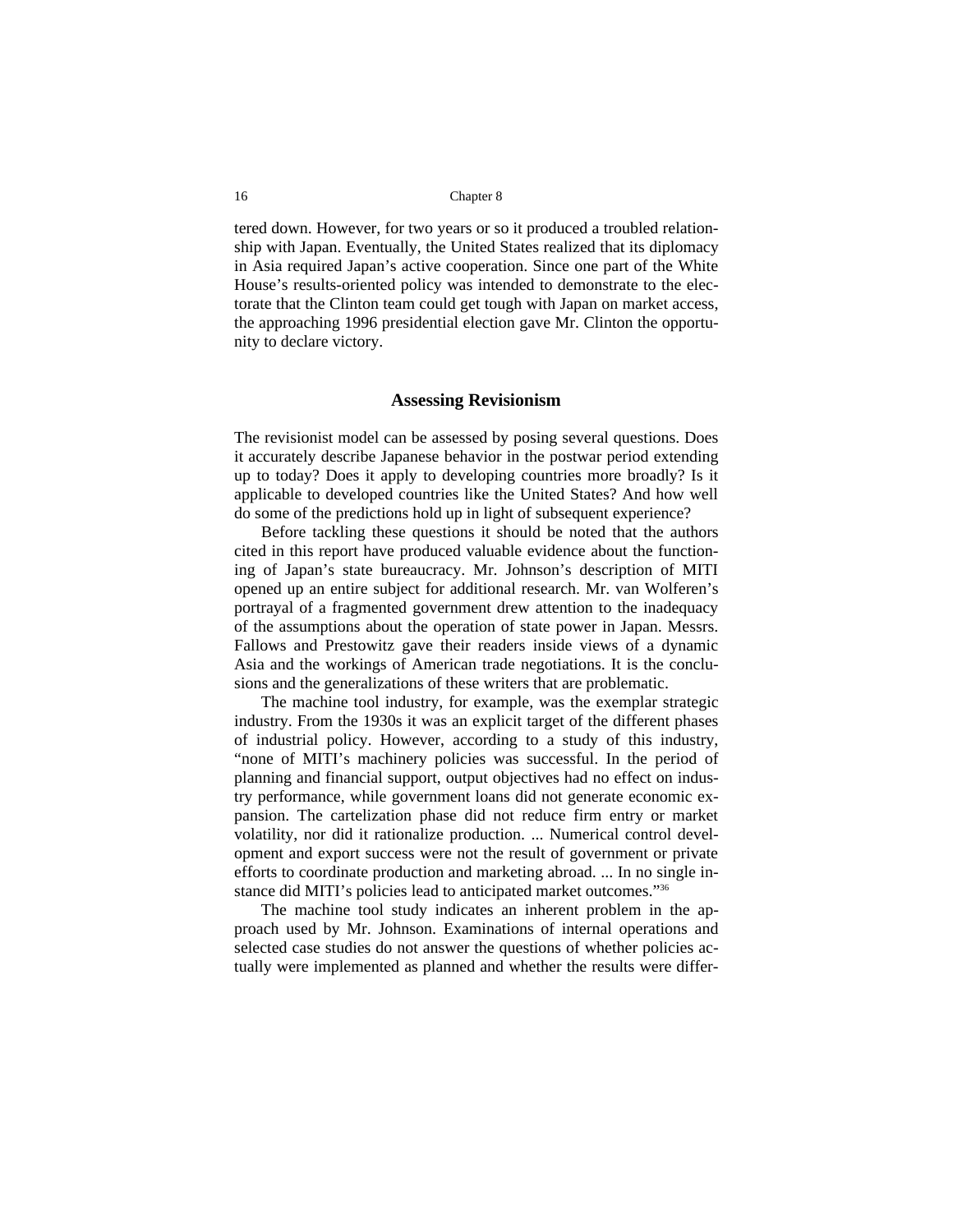ent from what otherwise might have occurred. It is one thing to say that MITI had a policy. It requires a good deal more evidence and analysis to say that the relevant strategy was effective and necessary.

One compilation of all of MITI's policies from 1967 through 1971 showed overall agreement within the ministry on broad objectives but inconsistencies across the detailed plans of MITI divisions. Such a broad array of targets was proposed that any sense of strategic purpose was undermined. A statistical analysis of the actual growth of favored industries was compared with counterfactual projections of how these industries might have grown without policy interventions. The industries were chosen on the basis of those characteristics deemed to be important by MITI strategists: high income elasticity, technological progress, knowledge and information intensity, and import substitution. Virtually no evidence of shifts in output in the desired directions could be identified.

An analysis then was performed on two lists of industries, one of the favored as identified in MITI documents and the other of those that industrial policy planners felt should grow slowly or decline. When the actual historical record was compared with a policy-neutral simulation, the out-of-favor industries seemed to grow faster than did the targeted industries. The author concluded by noting that "industrial policy in the sense of a fully integrated, consistent approach to industrial structure has not really been tried. To a substantial degree, this is clear even from an examination of what policymakers have said. Those who have studied Japanese policy and found that policy to be effective have failed to consider the interindustry effects of policy and to be comprehensive in considering the relative size of different factors affecting a given industry."<sup>37</sup>

Gary Saxonhouse of the University of Michigan examined MITI's leadership in an important new industry, biotechnology, in the decade to 1985.38 MITI targeted biotechnology as a knowledge-based industry that could replace resource- and labor-intensive heavy industries. Despite this identification, the government had trouble taking major, overt steps to aid the industry because of tight budgets. In 1984, for example, Tokyo allocated roughly \$35 million to biotechnology compared with the U.S. government's \$522 million. Moreover, a large proportion of the Japanese funds went to energy research, aid to companies in the structurally depressed chemicals, pulp and paper, and textile industries, and to the traditional area of fermentation.

Some observers believed that simply listing biotechnology as a targeted industry would act as a guide to Japanese business and finance to move into this new area. However, no new firms had entered the market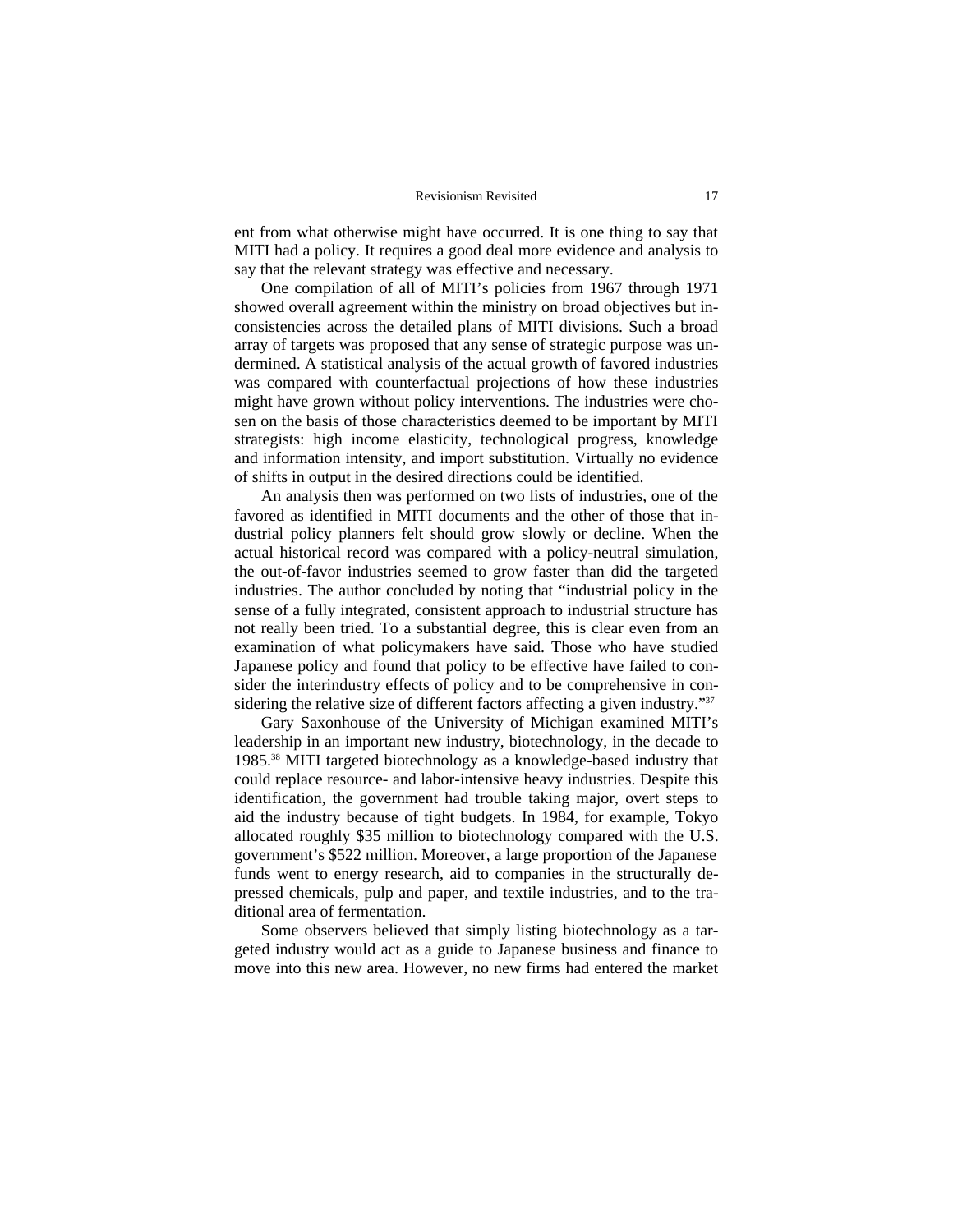by 1985 compared with 111 new American companies and 108 established firms that had branched out into this field. Moreover, equity markets had raised \$1.5 billion for small U.S. biotechnology firms (defined as companies with less than \$5 million in net worth). The four largest established Japanese firms spent less than \$100 million on biotechnology R&D through 1985; total estimated private R&D was about \$400 million, 15 percent less than the expenditures of just the top four U.S. firms. In every industrial policy objective usually attributed to MITI, its plan for biotechnology did not produce results.

Princeton University's Kent Calder examined the ability of Japanese government industrial policymakers to allocate credit strategically. He found that they lacked a wide-ranging ability to shape the financial system to their vision of priorities, although they did play an important role in orchestrating the early postwar recovery and the heavy industrialization of the next decade. After 1970, though, broader market forces intruded with increasing persistence to undermine the position of industrial policy planners. Mr. Calder concluded that state-directed credit allocation was successful only when a relatively unusual configuration of characteristics prevailed: state power was centralized; the private sector was disorganized; domestic and international interventions were limited; and credit demand was greater than supply at prevailing interest rates. This was achieved most clearly during the 1946-54 period.<sup>39</sup>

Examinations of whether Japan's approach to economic intervention should be recommended to other developing countries have produced a mixed record. The World Bank, for one, has conducted numerous studies on just this question, with some of the work financed by a Japanese government that was suspicious that the multilateral development agency may have a bias against industrial policy. Much of this research was brought together in the World Bank's 1997 *World Development Report*. The document noted that Japan's postwar development of the steel, coal, machinery, and shipbuilding industries illustrated the rationale for intervention—as well as the stringent institutional prerequisites for success. It concluded that "pursuing this style of investment coordination presupposes levels of public and private institutional capability that are beyond the reach of most developing countries." A warning also was attached: "Implemented badly, activist industrial policy can be a recipe for disaster."40 Illustrative of the World Bank's ranking of industrial policy among all the functions performed by government is that this subject rates only four pages out of the report's 167 pages of text.

It is not that World Bank economists consider government to be unimportant. "An effective state is vital for the provision of the goods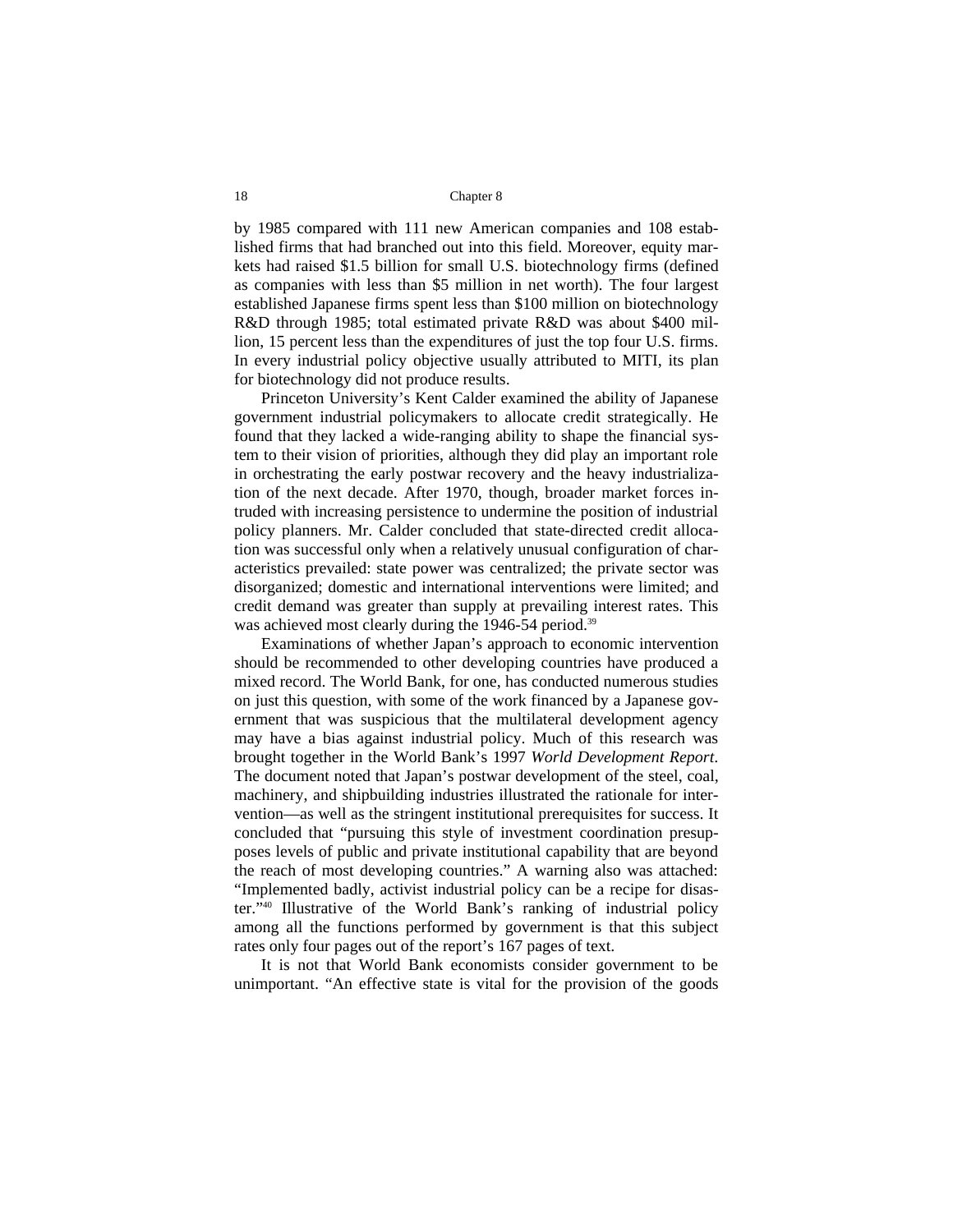and services—and the rules and institutions—that allow markets to flourish and people to live healthier and happier lives. Without it, sustainable development, both economic and social, is impossible."41 Essential functions include establishing a foundation of law, maintaining a nondistortionary policy environment, and investing in basic social services and infrastructure.

These seemingly routine tasks are extremely complex, however, and tax the capabilities of most governments. Some analysts speculate that an important source of modern Japan's economic growth was its heritage from the Tokugawa Shogunate of a capable civil service, a functioning bureaucracy, and a fairly literate society. On closer examination, therefore, the main contribution of the Japanese state could be its competence in the mundane job of getting the fundamentals right and not in the more heroic role of choosing and nurturing strategic industries.

A bit of evidence used by revisionist writers to demonstrate that economic forces just do not work in Japan is the fact that its huge trade surplus persists, even though the yen has appreciated more than 100 percent in value against the dollar since the gap between exports and imports first appeared in 1980 (85 percent when adjusted for relative inflation rates in the two countries). The reason for the yen's run-up in real terms over the long term is because of Japan's current account surplus, not in spite of it. Revisionist writers have got cause and effect backward. The capital outflow associated with a current account surplus builds up assets abroad. These assets generate income that flows back to the home country and drives up the price of its currency. The reverse has been happening to the value of the dollar. Therefore, the persistence of Japan's surplus in the face of an appreciating currency means that economic forces are working just as predicted by theory.

Likewise, the appreciating yen produced the results predicted by standard, Anglo-American economics on Japan's trade volumes (which adjust nominal values for price changes). In the ten years after 1986, when the yen went up sharply in the aftermath of the previous fall's Plaza Accord, import volume soared 100 percent. Exports, in contrast, grew in real terms by just 24 percent.

Some of the other predictions put forth by the revisionist school fare about as well as the notion of missing economic forces. Mr. Fallows commented that the United States should not expect much from the liberalization of beef imports. In fact, U.S. beef shipments to Japan rose from \$356 million in 1985 to \$1.7 billion ten years later.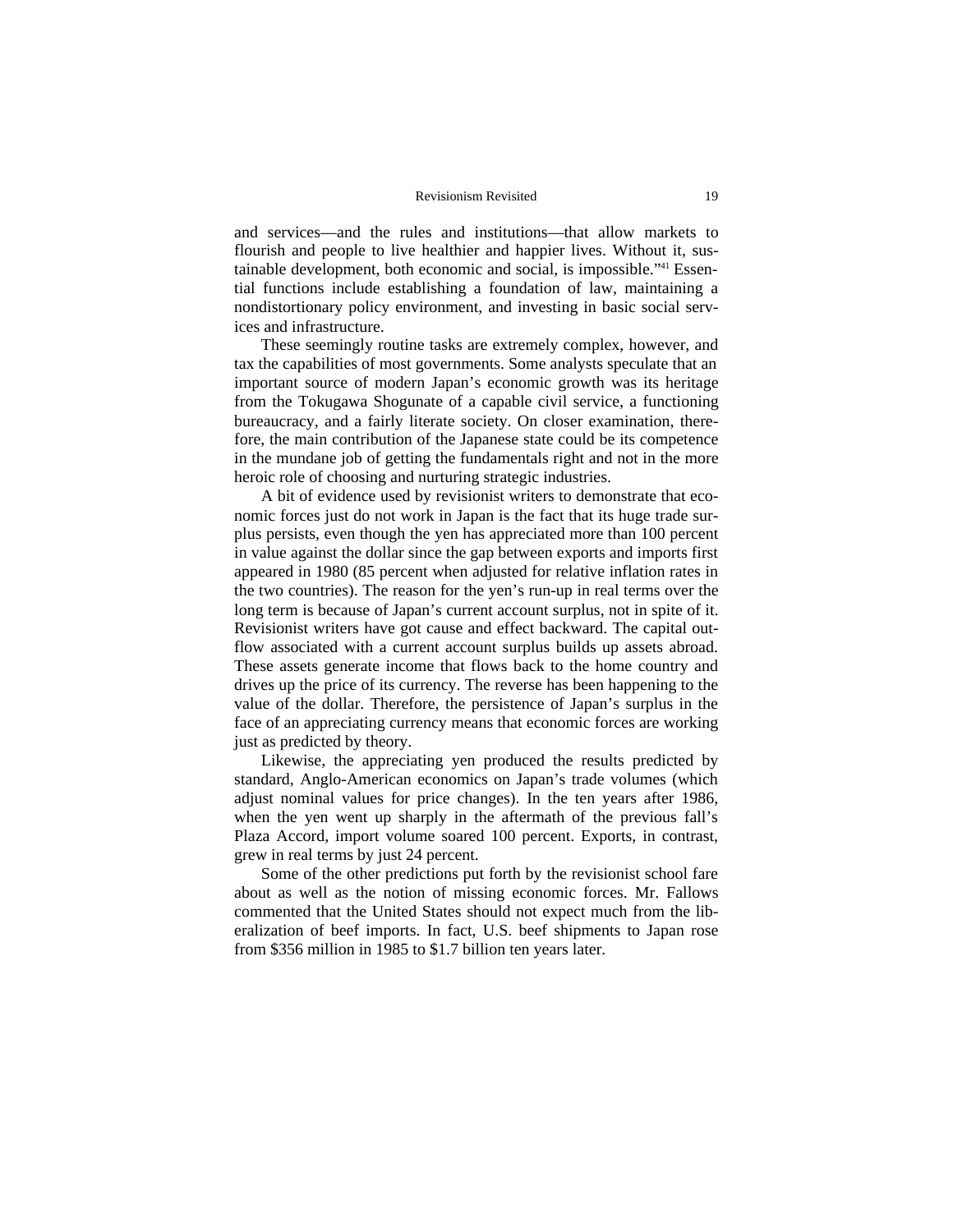Many of the revisionist writings had the misfortune to appear in the late 1980s, just as Japan's economic bubble was at its height. Predictions made at that time of unrelenting production growth and investment expansion at home and abroad often were based on simple extrapolation—an always dangerous approach to forecasting. Ten years after the publication dates of Mr. Fallows' "Containing Japan" and Mr. van Wolferen's "The Japan Problem Revisited," production remained at or below the levels of the earlier period. Likewise, Mr. Prestowitz's lost economic war takes on a different hue from a later perspective. In retrospect, many of the points made in the cited books and articles were reflective of America's image of itself rather than the result of a clear-eyed vision of Japan.

What should be made of proposals that the United States seriously consider the adoption of some form of Japan-style industrial policy. This is not the place to review the many arguments about industrial policy. Nonetheless, it should be noted that industrial policy might not have been as important for Japan's strong economic performance as proponents of this view have claimed. Japan up to the 1970s, like East Asian countries in the nest two decades and the America of Alexander Hamilton (prominently cited for his promotion of industrial policies), was small and backward. Small size permits policies denied to large countries. A small country, for example, can take advantage of the global trading system; however, if all countries or just the big ones were to do the same, the system would be destroyed.

This "fallacy of composition" is an easy trap to fall into when one has an overly narrow focus. American policy since 1945 has recognized the primacy of the system of free trade. Successive administrations, Democratic and Republican alike, have worked consistently to achieve that goal (despite occasional backsliding), with the understanding that temporary advantage should be eschewed in return for the greater long-term gains from openness. This is not a strategy based on vague moral principles or a peculiar brand of economics, as argued by Mr. Fallows, but one grounded on naked self-interest.

Backwardness provides the dubious luxury of having others to follow. A guide is immensely valuable. Neither Mr. Hamilton nor Japanese planners faced much uncertainty in identifying iron and steel and shipbuilding as worthwhile industries because they had precedents. (Both countries since have faced numerous political obstacles in moving out of these nineteenth-century industries.) The Japanese government has proved to be an incompetent player when technology and markets are fluid and changing rapidly. The difficulties faced when a nation reaches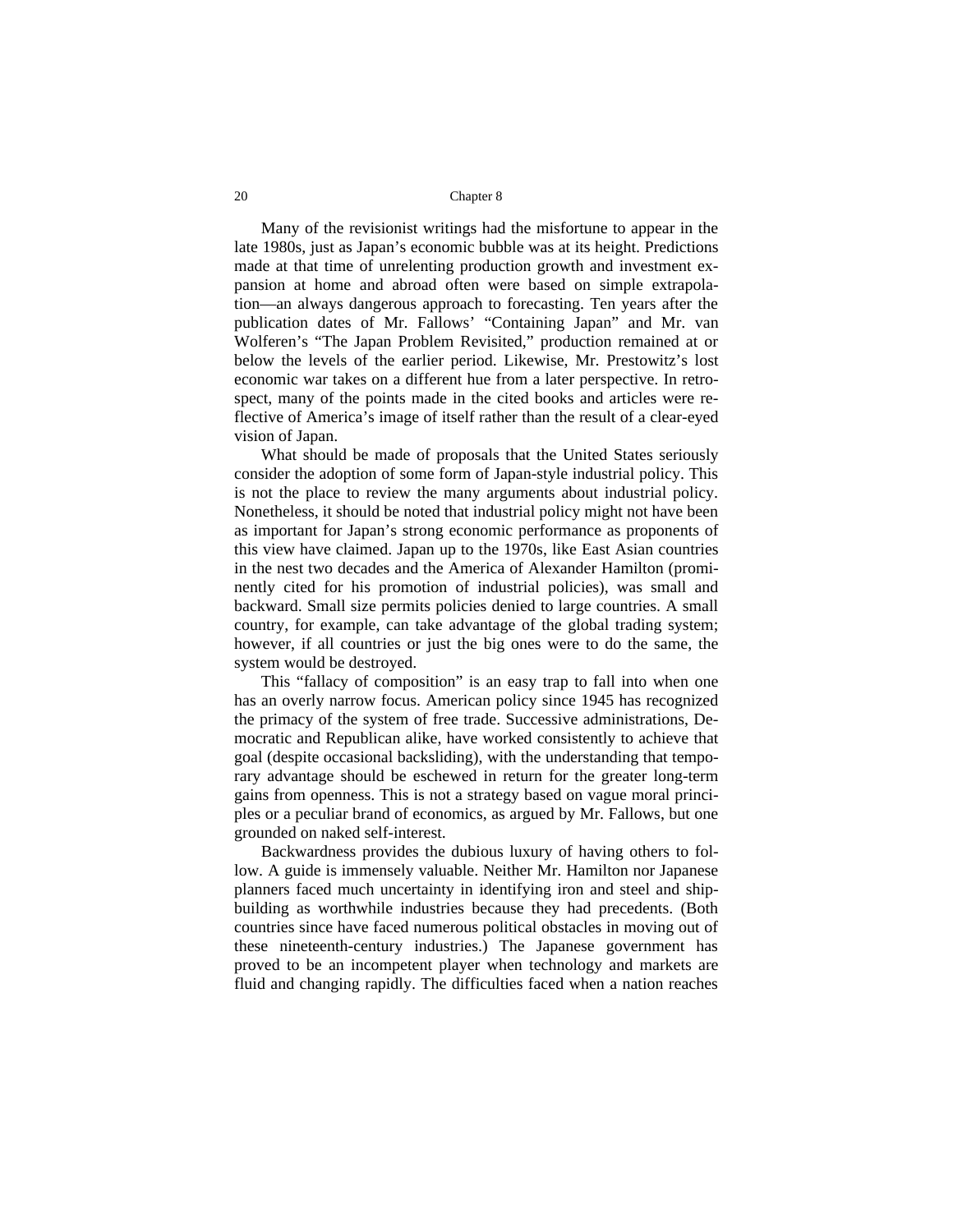the technological frontier are different in kind from those produced by backwardness. Japan, as the most advanced Asian economy, illustrates the pitfalls. Although it demonstrated truly miraculous gains in productivity during its nearly century-long period of economic catch-up, the last quarter-century tells a different story. The evidence for the generalization and the transference of the economics of backwardness suggests that the revisionists' ideas require some revising.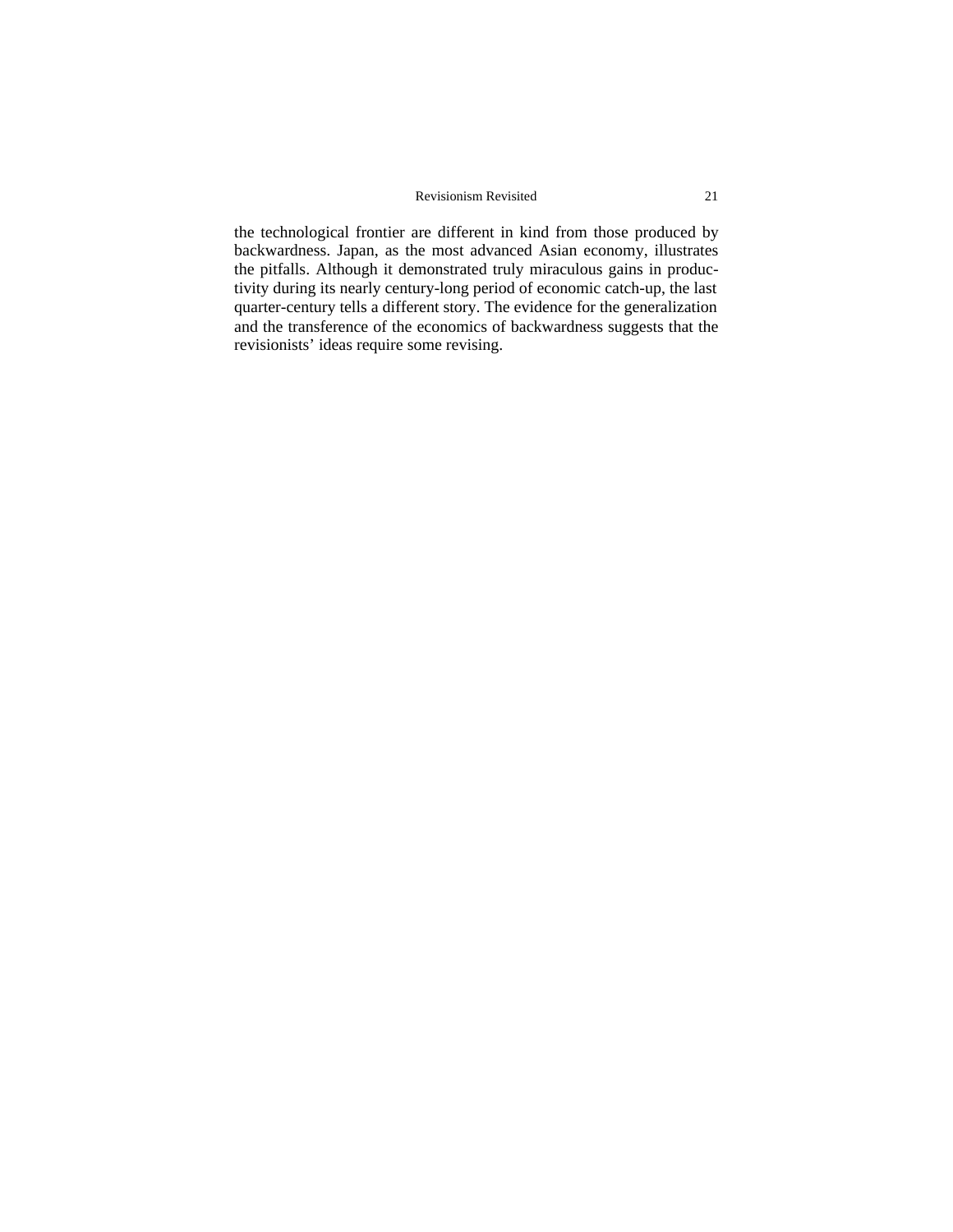#### **Notes**

1. Chalmers Johnson, "Introduction," in *Japan: Who Governs?* (New York: W.W. Norton, 1995), 12.

2. The next chapter explores the notion of differences among economies.

3. Johnson, "Comparative Capitalism: The Japanese Difference," in *Japan: Who Governs?,* 105.

4. Alexander Gerschenkron, "Economic Backwardness in Historical Perspective," in *Economic Backwardness in Historical Perspective* (Cambridge, Mass.: Harvard University Press, 1966), 7.

5. Gerschenkron, "Economic Backwardness in Historical Perspective," 11.

6. Gerschenkron, "Economic Backwardness in Historical Perspective," 10.

7. Gerschenkron, "The Approach to European Industrialization: A Postscript," in *Economic Backwardness,* 354.

8. Henry Rosovsky, *Capital Formation in Japan: 1868-1940* (Glencoe, Ill.: The Free Press, 1961), 102-104.

9. Johnson, "Social Values and the Theory of Late Economic Development in East Asia," in *Japan: Who Governs?* 45.

10. Johnson, "Social Values and the Theory of Late Economic Development in East Asia," 46.

11. Chalmers Johnson, *MITI and the Japanese Miracle: The Growth of Industrial Policy, 1925-1975* (Stanford, Cal.: Stanford University Press, 1982), 19, 27, 315.

12. Johnson, *MITI and the Japanese Miracle*, 306, 314.

13. Johnson, "Trade, Revisionism, and the Future of Japanese-American Relations," in *Japan: Who Governs?,* 71.

14. Johnson, "Trade, Revisionism, and the Future of Japanese-American Relations," 89, 95.

15. Johnson, "The Foundation of Japan's Wealth and Power," in *Japan: Who Governs?*, 98.

16. Johnson, "The Foundation of Japan's Wealth and Power," 111-112.

17. Karel van Wolferen, "The Japan Problem Revisited," *Foreign Affairs*, Fall 1990, 49.

18. Karel van Wolferen, *The Enigma of Japanese Power: People and Politics in a Stateless Nation* (New York, Alfred A. Knopf, 1989), 6.

19. van Wolferen, *The Enigma of Japanese Power*, 2, 6.

20. van Wolferen ,"The Japan Problem Revisited," 45, 48.

21. van Wolferen, "The Japan Problem Revisited," 50-51

22. Karel van Wolferen, "The Japan Problem," *Foreign Affairs*, Spring 1986, 288.

- 23. James Fallows, "Containing Japan," *Atlantic Monthly*, May 1989, 41.
- 24. James Fallows, *Looking at the Sun* (New York: Pantheon Books, 1994), 19.

25. Fallows, *Looking at the Sun*, 412, 422.

26. Fallows, *Looking at the Sun*, 208.

27. Fallows, *Looking at the Sun*, 445-446.

28. Fallows, *Looking at the Sun*, 450.

29. Fallows, "Containing Japan," 41.

30. Fallows, "Containing Japan," 42-44, 54.

31. Clyde Prestowitz, *Trading Places: How We Allowed Japan to Take the Lead* (New York: Basic Books, 1988), 6.